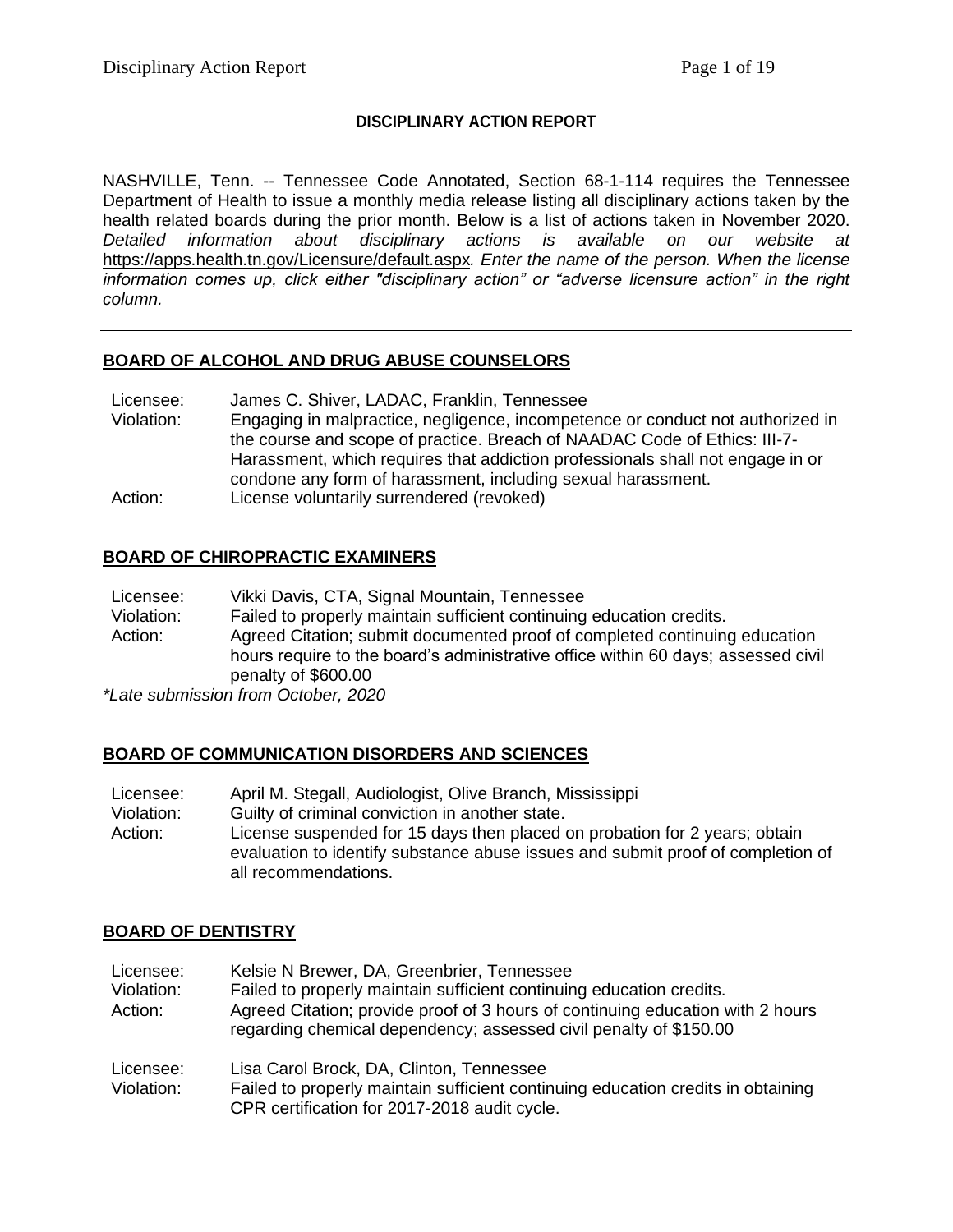| Action:                            | Agreed Citation; provide proof of completion of current CPR certification;<br>assessed civil penalty of \$150.00                                                                                                                                                                                             |
|------------------------------------|--------------------------------------------------------------------------------------------------------------------------------------------------------------------------------------------------------------------------------------------------------------------------------------------------------------|
| Licensee:<br>Violation:<br>Action: | Tristan J. Chapman, DA, Springfield, Tennessee<br>Failed to properly maintain sufficient continuing education credits in obtaining<br>non-online CPR certification for 2017-2018 audit cycle.<br>Agreed Citation; provide proof of completion of current non-online CPR                                      |
|                                    | certification; assessed civil penalty of \$150.00                                                                                                                                                                                                                                                            |
| Licensee:<br>Violation:<br>Action: | Kimberly Ann Clevinger, DA, Rogersville, Tennessee<br>Failed to properly maintain sufficient continuing education credits.<br>Agreed Citation; provide proof of 18 hours of continuing education with 2 hours<br>regarding chemical dependency; assessed civil penalty of \$150.00                           |
| Licensee:<br>Violation:<br>Action: | Desiree' Daun Ford, RDH, Johnson City, Tennessee<br>Failed to properly maintain sufficient continuing education credits.<br>Agreed Citation; provide proof of 1 hour of continuing education; assessed civil<br>penalty of \$300.00                                                                          |
| Licensee:<br>Violation:<br>Action: | Alfred G. Jones, DA, Memphis, Tennessee<br>Failed to properly maintain sufficient continuing education credits.<br>Agreed Citation; provide proof of 24 hours of continuing education with 2 hours<br>regarding chemical dependency and current CPR Certification; assessed civil<br>penalty of \$150.00     |
| Licensee:<br>Violation:<br>Action: | Susana Guadalupe Lara, DA, Lenoir City, Tennessee<br>Failed to properly maintain sufficient continuing education credits in obtaining<br>CPR certification for 2017-2018 audit cycle.<br>Agreed Citation; provide proof of completion of current CPR certification;                                          |
|                                    | assessed civil penalty of \$150.00                                                                                                                                                                                                                                                                           |
| Licensee:<br>Violation:<br>Action: | Amy Felker Norris, DA, Tullahoma, Tennessee<br>Failed to properly maintain sufficient continuing education credits.<br>Agreed Citation; provide proof of 24 hours of continuing education with 2 hours<br>regarding chemical dependency and current CPR Certification; assessed civil<br>penalty of \$150.00 |
| Licensee:<br>Violation:<br>Action: | Joanna Renee McGhee, RDH, Saltville, Virginia<br>Failed to properly maintain sufficient continuing education credits.<br>Agreed Citation; provide proof of 2 hours continuing education regarding<br>chemical dependency and current CPR Certification; assessed civil penalty of<br>\$300.00                |
| Licensee:<br>Violation:<br>Action: | Michael Campbell Patterson, DDS, Chattanooga, Tennessee<br>Failed to properly maintain sufficient continuing education credits.<br>Agreed Citation; provide proof of 1 hour of continuing education in chemical<br>dependency; assessed civil penalty of \$600.00                                            |
| Licensee:<br>Violation:            | Awad Wahba Ibrahim, DA, Antioch, Tennessee<br>Failed to properly maintain sufficient continuing education credits in obtaining<br>CPR certification for 2017-2018 audit cycle.                                                                                                                               |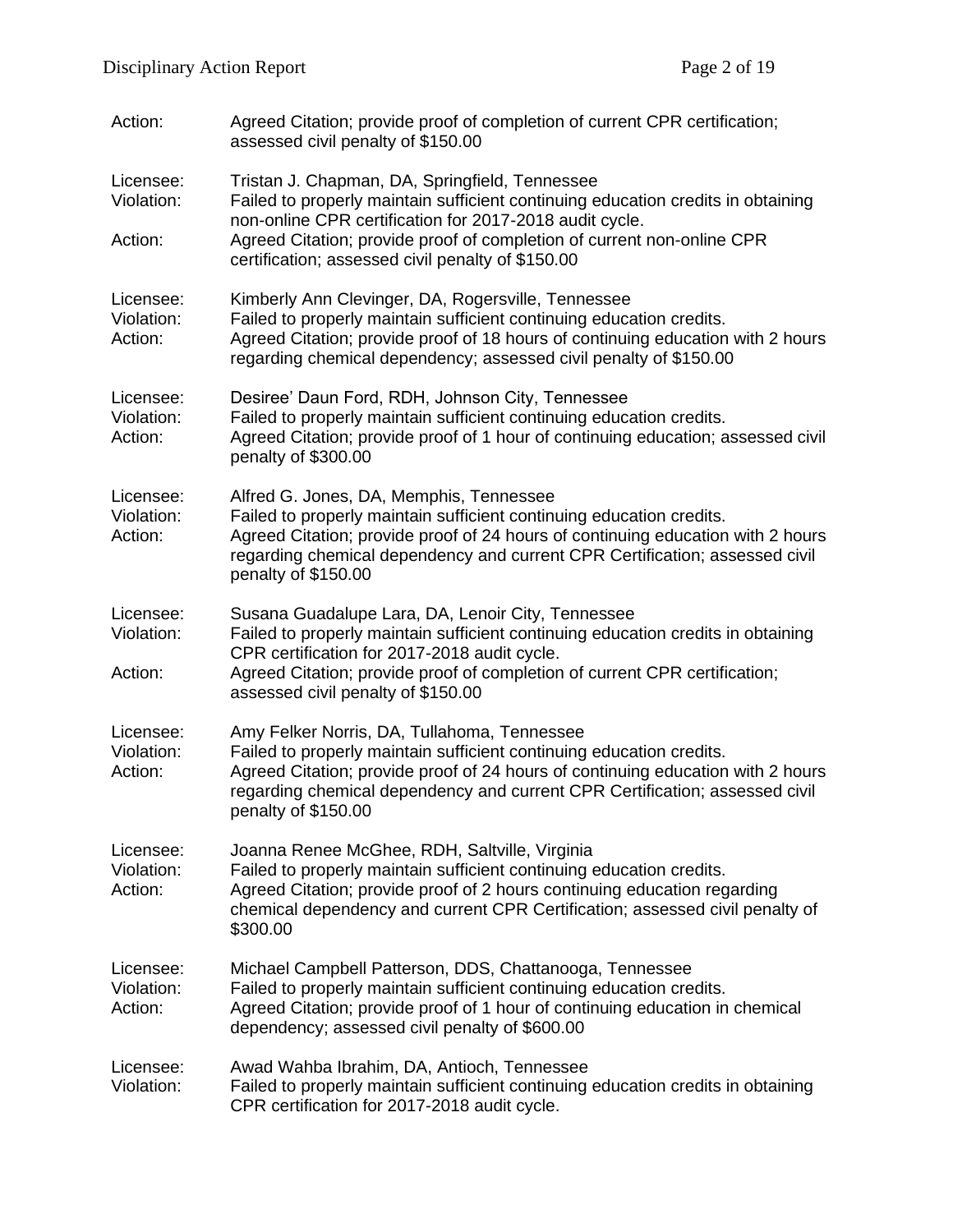Action: Agreed Citation; provide proof of completion of current CPR certification; assessed civil penalty of \$150.00

## **BOARD OF LICENSING HEALTHCARE FACILITIES**

Licensee: Foxbridge Assisted Living and Memory Care, Memphis, Tennessee Violation: Foxbridge agrees to accept discipline based as a best interest agreement to resolve this matter. Specifically, Foxbridge agrees Resident #1 was hospitalized due to an injury sustained on Foxbridge property, but denies it violated statutes and/or rules, for which disciplinary action by the Board is authorized. However, in order to avoid further litigation costs and to avoid further administrative action with respect to this cause. Foxbridge agrees to accept discipline based on a violation of Tenn. Comp. R. & Regs. Rule 1200-08-25-.07(7)(a)(2) the relevant portion of which reads as follows: (7) An ACLF shall provide personal services as follows: (a) Each ACLF shall provide each resident with at least the following personal services; (2) Safety when in the ACLF. Action: Assessed civil penalty of \$1,500.00; practice monitoring fees of \$2,669.80 in full

## **BOARD OF MASSAGE LICENSURE**

| Licensee:                          | Stacey Kimberly Fernandez, LMT, Spring Hill, Tennessee                                                                                                                                                                                                                                                                                                                                                                |
|------------------------------------|-----------------------------------------------------------------------------------------------------------------------------------------------------------------------------------------------------------------------------------------------------------------------------------------------------------------------------------------------------------------------------------------------------------------------|
| Violation:                         | Failure to timely renew license and practiced massage on a lapsed license                                                                                                                                                                                                                                                                                                                                             |
| Action:                            | Agreed Citation; assessed civil penalty of \$200.00                                                                                                                                                                                                                                                                                                                                                                   |
| Licensee:                          | Daley Katherine Gold, LMT, Hermitage, Tennessee                                                                                                                                                                                                                                                                                                                                                                       |
| Violation:                         | Failure to timely renew license and practiced massage on a lapsed license                                                                                                                                                                                                                                                                                                                                             |
| Action:                            | Agreed Citation; assessed civil penalty of \$400.00                                                                                                                                                                                                                                                                                                                                                                   |
| Licensee:                          | George Barclay Graves, LMT, Knoxville, Tennessee                                                                                                                                                                                                                                                                                                                                                                      |
| Violation:                         | Failure to timely renew license and practiced massage on a lapsed license                                                                                                                                                                                                                                                                                                                                             |
| Action:                            | Agreed Citation; assessed civil penalty of \$300.00                                                                                                                                                                                                                                                                                                                                                                   |
| Licensee:<br>Violation:<br>Action: | Cinthia Lillian Jasper, LMT, Jamestown, Tennessee<br>Failed to properly maintain sufficient continuing education credits.<br>Agreed Citation; provide proof of completion of 15 hours of lacking continuing<br>education plus 6 penalty hours of continuing education before the end of the<br>current 2 year continuing education period in addition to the 24 hours required;<br>assessed civil penalty of \$525.00 |
| Licensee:                          | Stanley Clyde Kinnett, LMT, Jonesborough, Tennessee                                                                                                                                                                                                                                                                                                                                                                   |
| Violation:                         | Failure to timely renew license and practiced massage on a lapsed license                                                                                                                                                                                                                                                                                                                                             |
| Action:                            | Agreed Citation; assessed civil penalty of \$1,000.00                                                                                                                                                                                                                                                                                                                                                                 |
| Licensee:<br>Violation:<br>Action: | Yueping Liu, LMT, Edmond, Oklahoma<br>Failed to properly maintain sufficient continuing education credits.<br>Agreed Citation; provide proof of completion of 24 hours of lacking continuing<br>education plus 6 penalty hours of continuing education before the end of the<br>current 2 year continuing education period in addition to the 24 hours required;<br>assessed civil penalty of \$750.00                |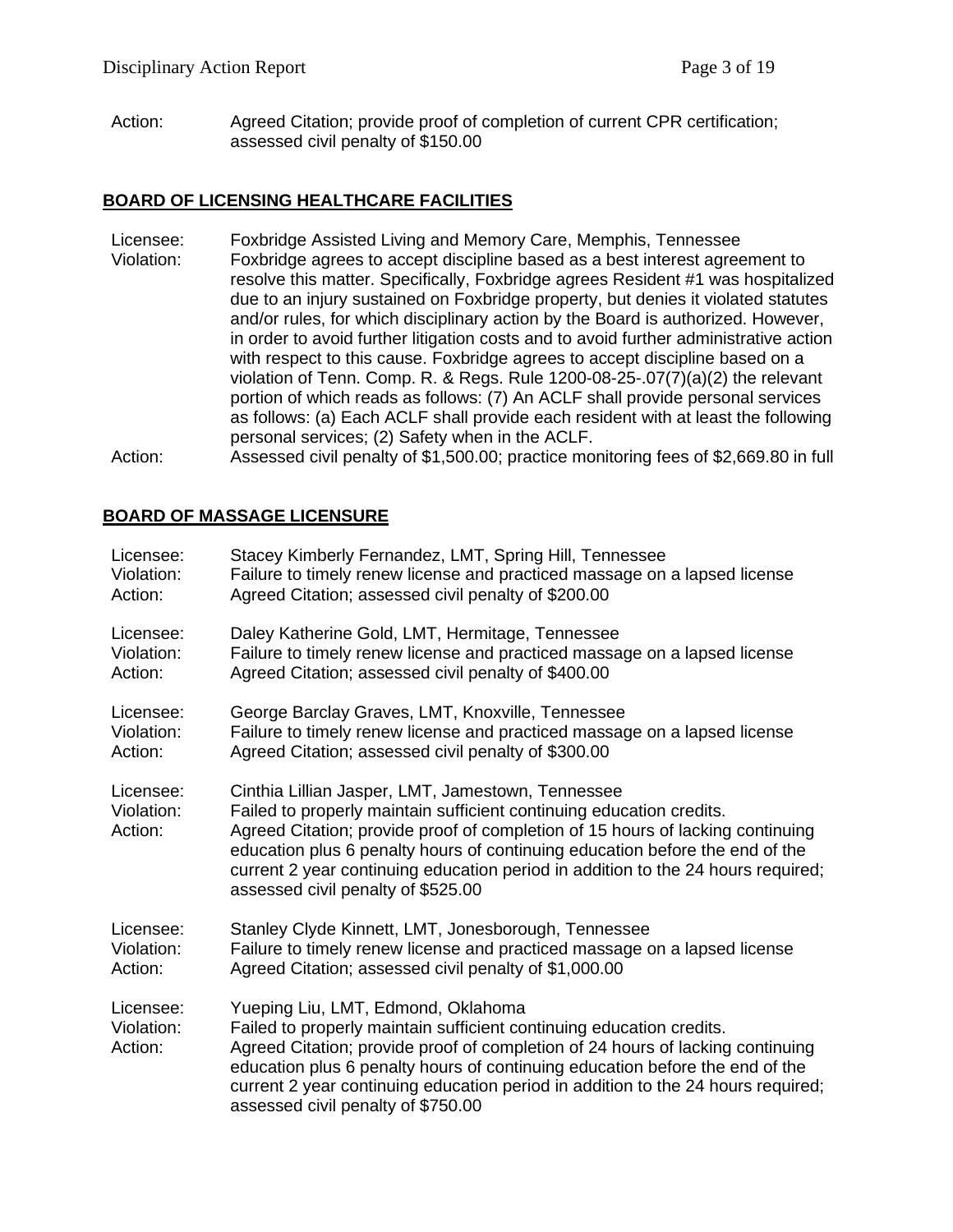| Licensee:<br>Violation:<br>Action: | Pamela Gayle Marsee, LMT, Southaven, Mississippi<br>Failed to properly maintain sufficient continuing education credits.<br>Agreed Citation; provide proof of completion of 11 hours of lacking continuing<br>education plus 6 penalty hours of continuing education before the end of the<br>current 2 year continuing education period in addition to the 24 hours required;<br>assessed civil penalty of \$425.00          |
|------------------------------------|-------------------------------------------------------------------------------------------------------------------------------------------------------------------------------------------------------------------------------------------------------------------------------------------------------------------------------------------------------------------------------------------------------------------------------|
| Licensee:<br>Violation:<br>Action: | Melissa M. Parkerson, LMT, Milan, Tennessee<br>Failed to properly maintain sufficient continuing education credits.<br>Agreed Citation; provide proof of completion of 18 hours of lacking continuing<br>education plus 6 penalty hours of continuing education before the end of the<br>current 2 year continuing education period in addition to the 24 hours required;<br>assessed civil penalty of \$600.00               |
| Licensee:<br>Violation:<br>Action: | Tonya Lynn Renea Richardson, LMT, Goodlettsville, Tennessee<br>Failed to properly maintain sufficient continuing education credits.<br>Agreed Citation; provide proof of completion of 1 hour of lacking continuing<br>education plus 6 penalty hours of continuing education before the end of the<br>current 2 year continuing education period in addition to the 24 hours required;<br>assessed civil penalty of \$175.00 |
| Licensee:<br>Violation:<br>Action: | Amy Beth Sherman, LMT, Chattanooga, Tennessee<br>Failed to properly maintain sufficient continuing education credits.<br>Agreed Citation; provide proof of completion of 2 hours of lacking continuing<br>education plus 6 penalty hours of continuing education before the end of the<br>current 2 year continuing education period in addition to the 24 hours required;<br>assessed civil penalty of \$200.00              |

# **BOARD OF MEDICAL EXAMINERS**

| Licensee:<br>Violation: | Joseph S. Hensley, MD, Hohenwald, Tennessee<br>Guilty of prescribing controlled substances to family and friends; unprofessional,<br>dishonorable or unethical conduct.                                                                                                                                                                                                                                                                                                                                                                                                                                                                 |
|-------------------------|-----------------------------------------------------------------------------------------------------------------------------------------------------------------------------------------------------------------------------------------------------------------------------------------------------------------------------------------------------------------------------------------------------------------------------------------------------------------------------------------------------------------------------------------------------------------------------------------------------------------------------------------|
| Action:                 | License placed on probation for 3 years; successfully complete medical course<br>"Medical Ethics, Boundaries and Professionalism" and "Prescribing Controlled<br>Drugs: Critical Issues and Common Pitfalls"; assessed civil penalty of \$2,000.00<br>plus the reasonable costs of prosecuting this case.                                                                                                                                                                                                                                                                                                                               |
| Licensee:               | Chennakesava Reddy Kummathi, MD, Crossville, Tennessee                                                                                                                                                                                                                                                                                                                                                                                                                                                                                                                                                                                  |
| Violation:              | Guilty of prescribing controlled substances to a physician colleague without<br>establishing a physician-patient relationship and creating a medical record.                                                                                                                                                                                                                                                                                                                                                                                                                                                                            |
| Action:                 | License reprimanded; successfully complete medical course "Prescribing<br>Controlled Drugs: Critical Issues and Common Pitfalls;" restricted from<br>prescribing opioids for 6 months; restricted from collaborating with any<br>advanced practice registered nurses or physician assistants for prescribing<br>opioids during the 6 month period; attend medical course "Intensive Course in<br>Medical documentation: Clinical, Legal and Economic Implications for<br>Healthcare Providers; notify all collaborating physicians of this discipline;<br>assessed civil penalty of \$1,000.00 plus the costs of prosecuting this case. |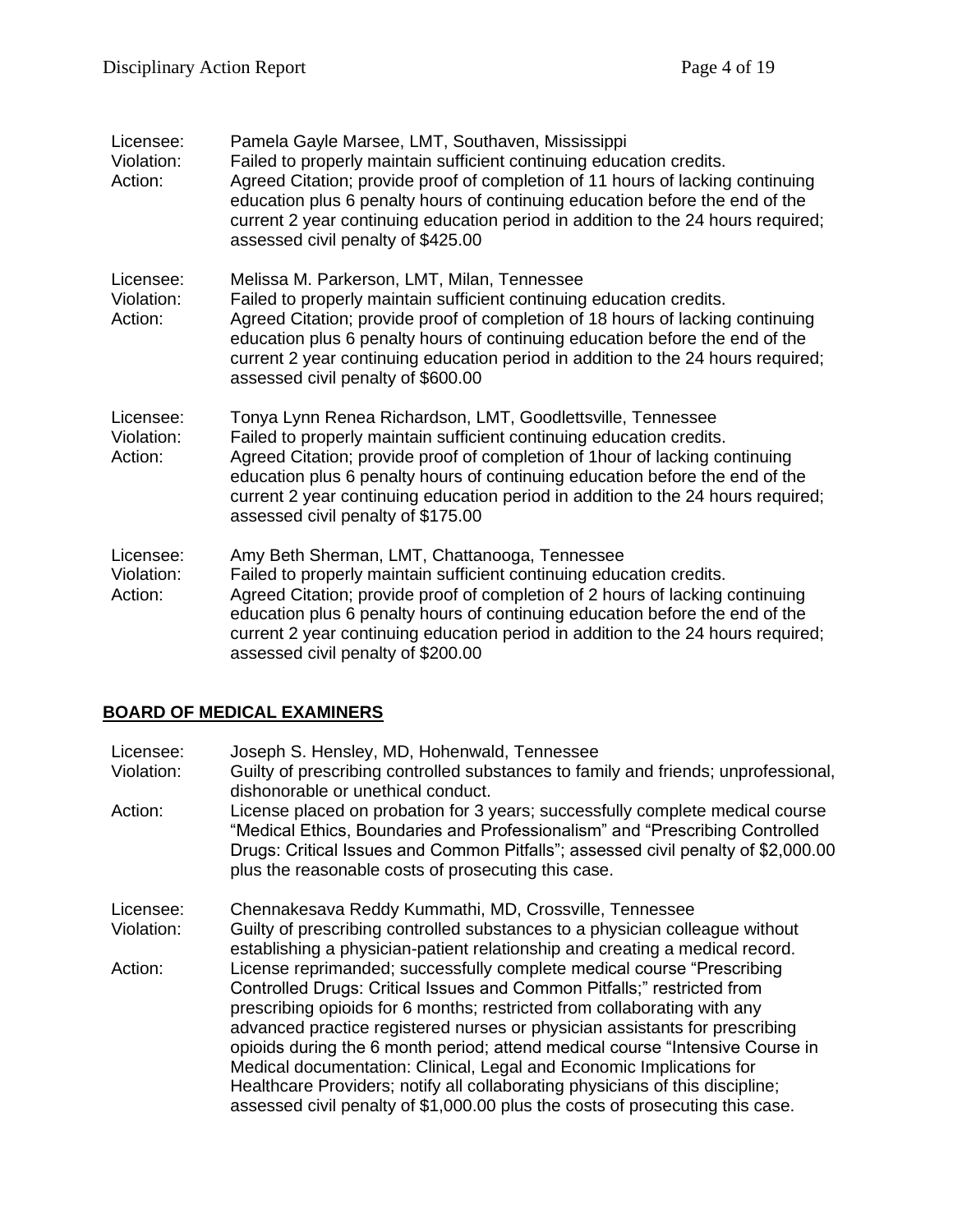| Licensee:  | Janet McNiel, MD, Knoxville, Tennessee                                                                                   |
|------------|--------------------------------------------------------------------------------------------------------------------------|
| Violation: | Guilty of overprescribing controlled substances to wit: dispensing, prescribing or                                       |
|            | otherwise distributing any controlled substance or any other drug not in the                                             |
|            | course of professional practice, or not in good faith to relieve pain and suffering,                                     |
|            | or not to cure an ailment, physical infirmity or disease, or in amounts and/or for                                       |
|            | durations not medically necessary, advisable or justified for a diagnosed                                                |
|            | condition.                                                                                                               |
| Action:    | License permanently voluntarily surrendered same as Permanently Revoked;<br>assessed the costs of prosecuting this case. |
|            |                                                                                                                          |
| Licensee:  | Thomas E. Sturdavant, MD, Cordova, Tennessee                                                                             |
| Violation: | Guilty of unprofessional, dishonorable or unethical conduct and conspiracy to                                            |
|            | commit healthcare fraud in another state.                                                                                |
| Action:    | License voluntarily surrendered, assessed the costs of prosecuting this case.                                            |

# **BOARD OF MEDICAL EXAMINERS' COMMITTEE ON PHYSICIAN ASSISTANTS**

| Licensee:<br>Violation:<br>Action: | Casey Messer, PA, West Palm Beach, Florida<br>Guilty of receiving disciplinary action in another state for unprofessional<br>behavior and boundary violations.<br>License placed on probation for 6 months; obtain an approved chaperone for all<br>treatment of patients; undergo a sexual boundaries evaluation approved by<br>Tennessee Medical Foundation and comply with all recommendations. |
|------------------------------------|----------------------------------------------------------------------------------------------------------------------------------------------------------------------------------------------------------------------------------------------------------------------------------------------------------------------------------------------------------------------------------------------------|
| Licensee:<br>Violation:            | Whitney Ross, PA, Hixson, Tennessee<br>Guilty of habitual intoxication or personal misuse of any drugs or the use of<br>intoxicating liquors, narcotics, controlled substances, or other drugs or<br>stimulants in such manner as to adversely affect the person's ability to practice<br>as a physician assistant.                                                                                |
| Action:                            | License reprimanded; maintain 100% compliance with Tennessee Medical<br>Foundation agreement; assessed civil penalty of \$100.00 plus the costs of<br>prosecution of this case.                                                                                                                                                                                                                    |

# **BOARD OF MEDICAL EXAMINERS' COMMITTEE FOR RADIOLOGIC TECHNOLOGIST**

| Licensee:<br>Violation:<br>Action: | Kayla Marie Sexton, ADMX, Rockford, Tennessee<br>Failed to properly maintain sufficient continuing education credits.<br>Agreed Citation; obtain 2 hours of continuing education within 180 days and 10<br>penalty hours of continuing education within 2 years; assessed civil penalty of<br>\$40.00 |
|------------------------------------|-------------------------------------------------------------------------------------------------------------------------------------------------------------------------------------------------------------------------------------------------------------------------------------------------------|
| Licensee:<br>Violation:<br>Action: | Wendy A. Sims, AMDX, Smithville, Tennessee<br>Failed to properly maintain sufficient continuing education credits.<br>Agreed Citation; obtain 2 hours of continuing education within 180 days and 10<br>penalty hours of continuing education within 2 years; assessed civil penalty of<br>\$40.00    |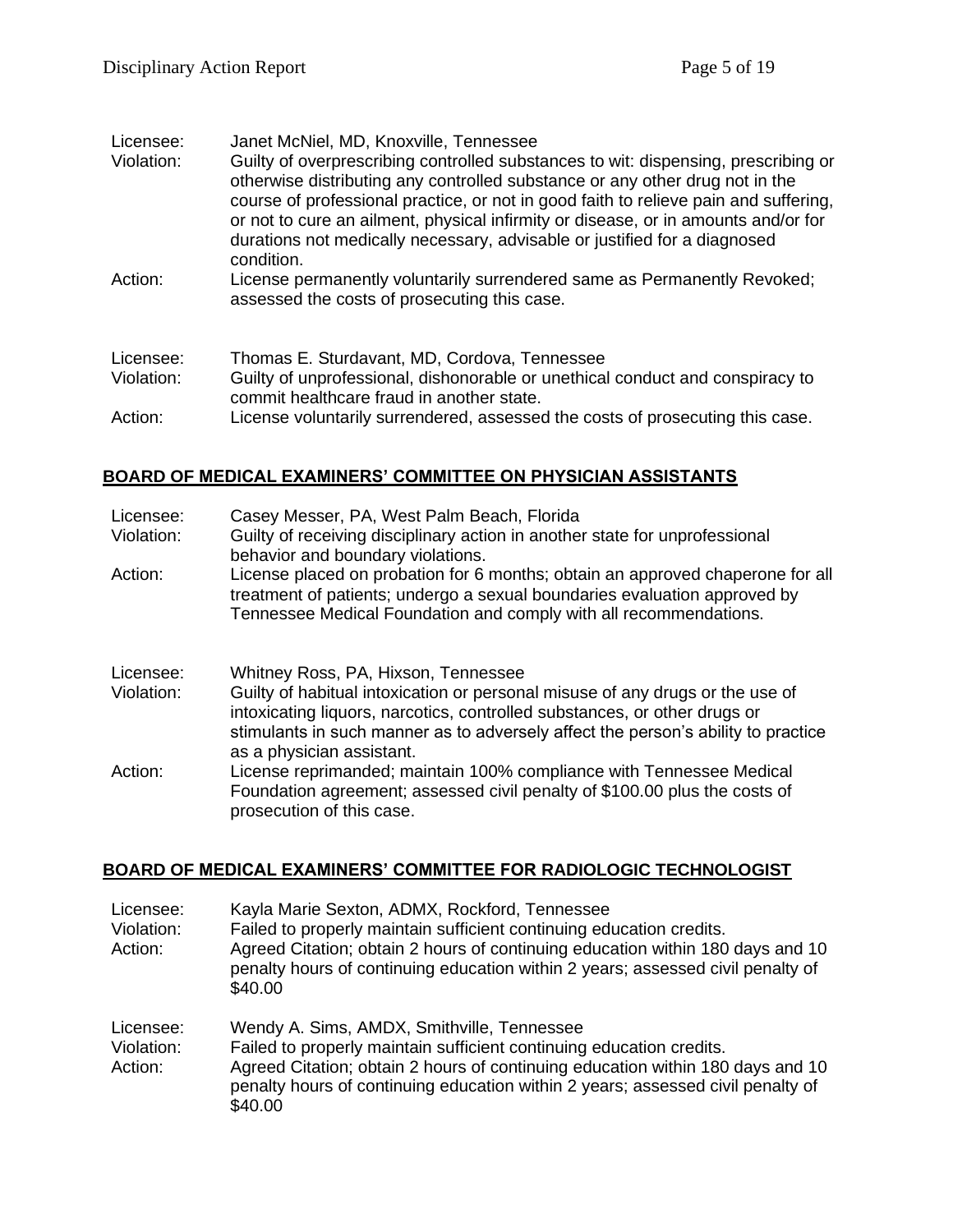Licensee: Leigh A. Valentine, AMDX, Hernando, Mississippi Violation: Failed to properly maintain sufficient continuing education credits. Action: Agreed Citation; obtain 2 hours of continuing education within 180 days and 10 penalty hours of continuing education within 2 years; assessed civil penalty of \$40.00

#### **BOARD OF NURSING**

Licensee: Jeffery L. Alexander, RN, Martin

- Violation: Guilty of unprofessional conduct; to wit: intentionally or negligently causing physical or emotional injury to a patient; failure to maintain a record for each patient which accurately reflects the nursing problems and interventions for the patient and/or failure to maintain a record for each patient which accurately reflects the name and title of the nursing providing care; and practicing nursing in a manner inconsistent with TCA 63-7-103
- Action: License suspended for thirty days then to be placed on probation for no less than one year; must obtain continuing education hours; assessed civil penalty in the amount of \$500.00

## Licensee: Matthew E. Anderson, RN, Cottontown

- Violation: Guilty of a crime; guilty of fraud or deceit in procuring or attempting to procure a license to practice nursing; and guilty of unprofessional conduct; to wit: making false or materially incorrect, inconsistent or unintelligible entries in any patient records or in the records of any health care facility, school, institution or other work place location pertaining to the obtaining, possessing or administration of any controlled substance as defined in the Federal Controlled Substances Act; and Engaging in acts of dishonesty which relate to the practice of nursing
- Action: License suspended with terms; assessed civil penalties of \$2,500.00; plus costs not to exceed \$15,000.00

Licensee: Caitlyn Brooke Arsenault, RN, Knoxville

- Violation: Testing positive for any drug on any government or private sector preemployment or employer-ordered confirmed drug test; and guilty of unprofessional conduct; to wit: making falseormaterially incorrect, inconsistent or unintelligible entries in any patient records or in the records of any health care facility, school, institution or other work place location pertaining to the obtaining, possessing or administration of any controlled substance as defined in the Federal Controlled Substances Act
- Action: Suspended with terms
- Licensee: Danielle Sunshine Bailey, RN applicant, Elizabethton
- Violation: Guilty of a crime; and guilty of unprofessional conduct
- Action: Conditional license granted; license suspended with terms

Licensee: Lacey Nicole Barber, LPN, Clinton

Violation: Guilty of unprofessional conduct; to wit: failure to maintain a record for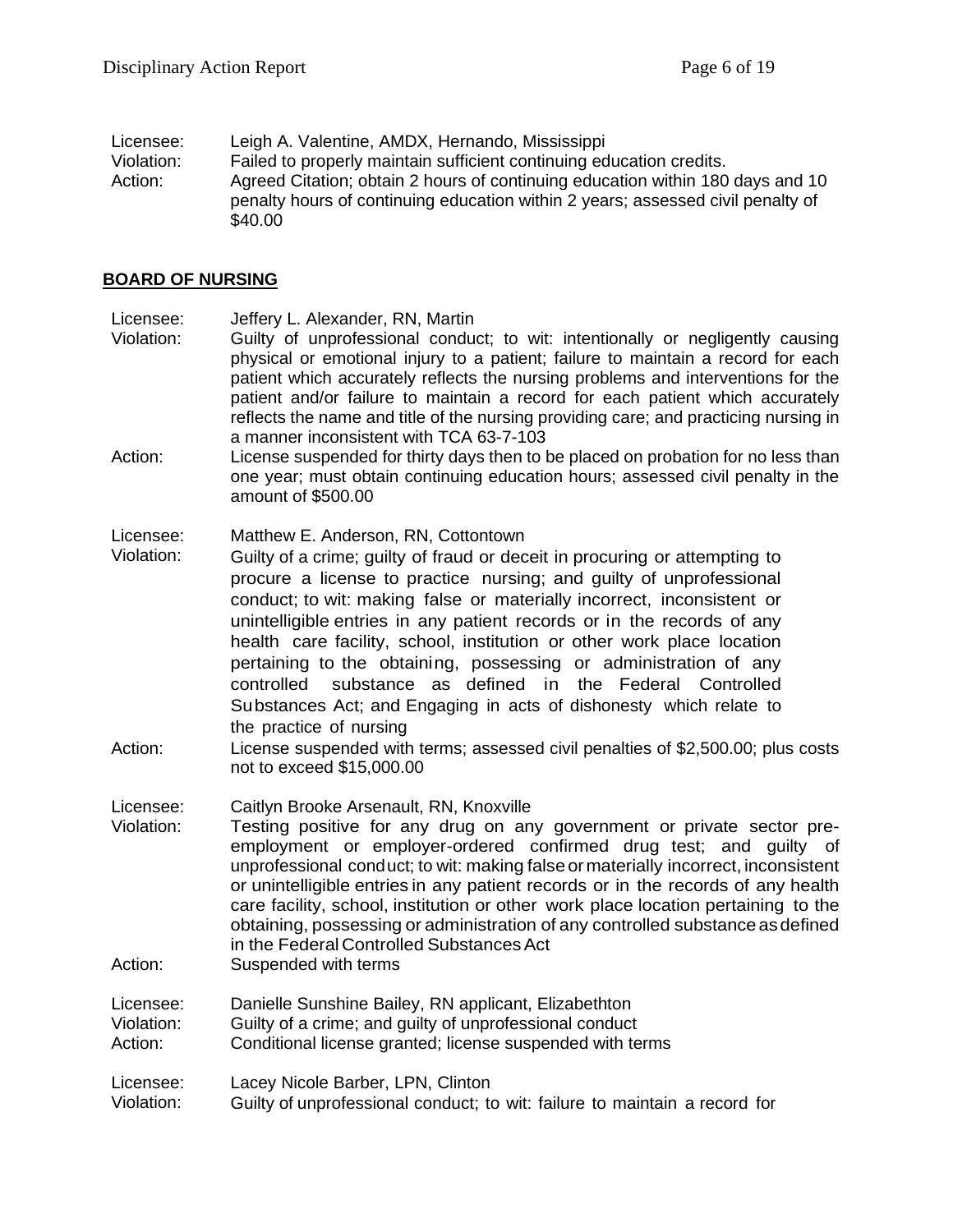each patient which accurately reflects the nursing problems and interventions for the patient and/or failure to maintain a record for each patient which accurately reflects the name and title of the nurse providing care; and engaging in acts of dishonesty which relate to the practice of nursing

Action: License voluntarily surrendered

Licensee: Tammy Wiggins Barnes, FL / NC RN, La Grange NC

- Violation: Guilty of unprofessional conduct; to wit: making false or materially incorrect, inconsistent or unintelligible entries in any patient records or in the records of any health care facility, school, institution or other work place location pertaining to the obtaining, possessing or administration of any controlled substance as defined in the Federal Controlled Substances Act; unauthorized use or removal of narcotics, drugs, supplies, or equipment from any health care facility, school, institution or other work place location; and engaging in acts of dishonesty which relate to the practice of nursing
- Action: Privilege to practice nursing in the State of Tennessee revoked; must cease and desist the practice of nursing in the State of Tennessee

#### Licensee: Jennifer Bartram (Looney), RN, Brighton

- Violation: Guilty of unprofessional conduct; to wit: failure to maintain a record for each patient which accurately reflects the nursing problems and interventions for the patient and/or failure to maintain a record for each patient which accurately reflects the name and title of the nurse providing care; unauthorized use or removal of narcotics, drugs, supplies, or equipment from any health care facility, school, institution or other work place location; and engaging in acts of dishonesty which relate to the practice of nursing
- Action: License suspended with terms; assessed civil penalty in the amount of \$1,000.00; plus costs not to exceed \$1,000.00
- Licensee: Deborah L. Basden, LPN, Sevierville
- Violation: Guilty of unprofessional conduct; to wit: practicing nursing in a manner inconsistent with TCA 63-7-108
- Action: License suspended for no less than twelve months; must obtain continuing education hours; plus costs not to exceed \$5,000.00
- Licensee: Shanna Renee Boggs, RN, Kingsport
- Violation: Violated or attempted to violate, directly or indirectly, or assisted in or abetted the violation of, or conspired to violate, any provision of this chapter or any lawful order of the board issued pursuant thereto
- Action: License reprimanded; assessed civil penalty in the amount of \$1,000.00; plus costs not to exceed \$1,000.00
- Licensee: Troy A. Bozant, RN, Memphis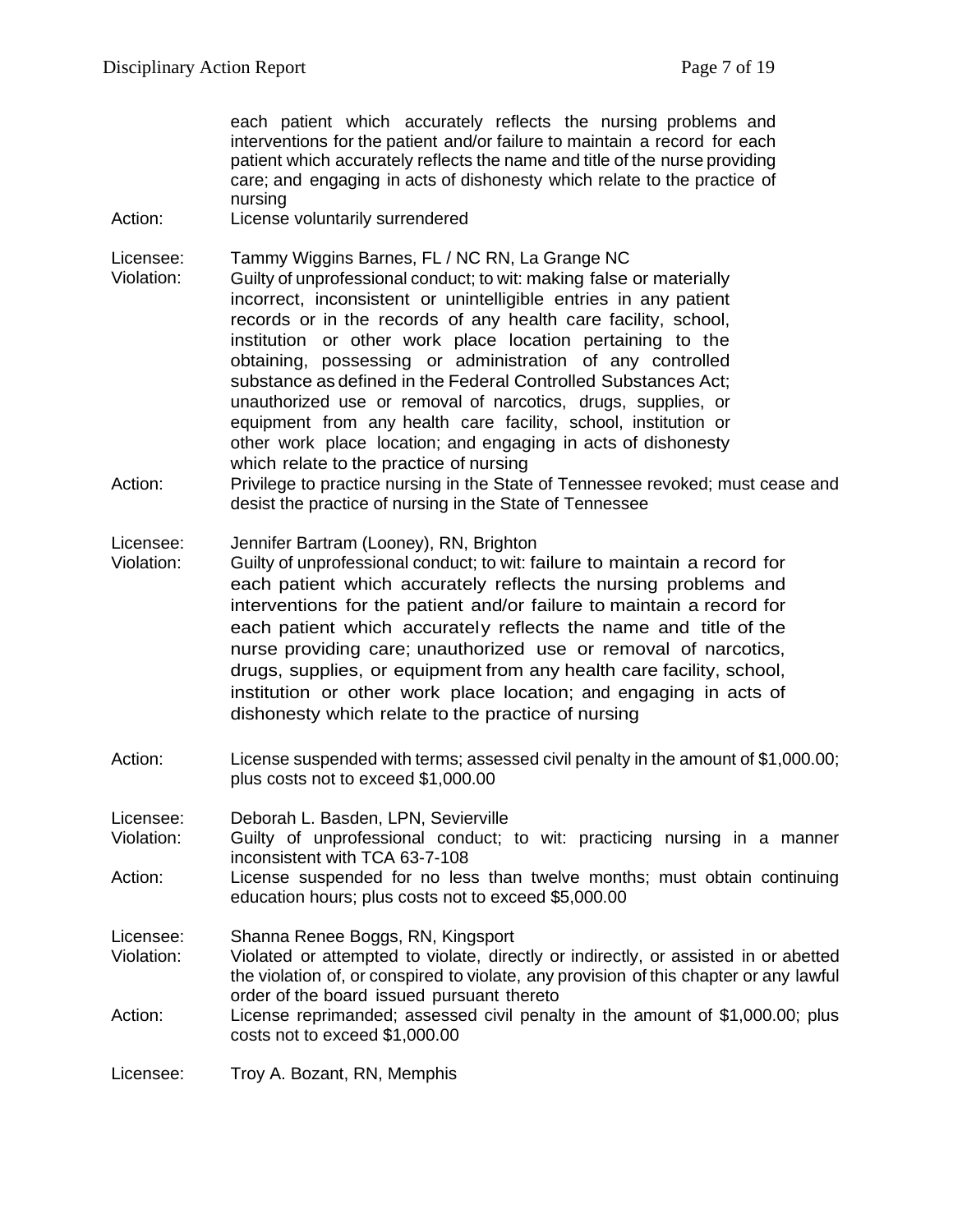Violation: Testing positive for any drug on any government or private sector preemployment or employer-ordered confirmed drug test; and guilty of unprofessional conduct

Action: License suspended with terms

Licensee: Eric Bradford, RN, Franklin

- Violation: Guilty of unprofessional conduct; to wit: making false or materially incorrect, inconsistent or unintelligible entries in any patient records or in the records of any health care facility, school, institution or other work place location pertaining to the obtaining, possessing or administration of any controlled substance as defined in the Federal Controlled Substances Act; unauthorized use or removal of narcotics, drugs, supplies, or equipment from any health care facility, school, institution or other work place location; being under the influence of alcoholic beverages, or under the influence of drugs which impair judgment while on duty in any health care facility, school, institution or other work place location; and engaging in acts of dishonesty which relate to the practice of nursing
- Action: License suspended with terms; suspension stayed; license placed on probation for no less than three years to run concurrent with TNPAP

Licensee: Anita Dawn Burgess, LPN, Greeneville

- Violation: Guilty of a crime; and guilty of unprofessional conduct; to wit: intentionally or negligently causing physical or emotional injury to a patient; and failing to take appropriate action in safeguarding the patient from incompetent health care practices
- Action: License voluntarily surrendered

Licensee: Jordan M. Clayton, APRN/RN, Lawrenceburg

Violation: Unfit or incompetent by reason of negligence, habits or other cause; addicted to alcohol or drugs to the degree of interfering with nursing duties; and guilty of unprofessional conduct; to wit: making false or materially incorrect, inconsistent or unintelligible entries in any patient records or in the records of any health care facility, school, institution or other work place location pertaining to the obtaining, possessing or administration of any controlled substance as defined in the Federal Controlled Substances Act; unauthorized use or removal of narcotics, drugs, supplies, or equipment from any health care facility, school, institution or other work place location; and engaging in acts of dishonesty which relate to the practice of nursing Action: APRN certificate and RN license suspended with terms

Licensee: Jennifer A. Coscia, RN, Knoxville

Violation: Guilty of a crime; refusing to submit to a drug test or testing positive for any drug on any government or private sector pre-employment, or employerordered or confirmed drug test; and guilty of unprofessional conduct; to wit: engaging in acts of dishonesty which relate to the practice of nursing Action: License placed on probation for no less than three years to run concurrent with TNPAP; assessed civil penalty in the amount of \$250.00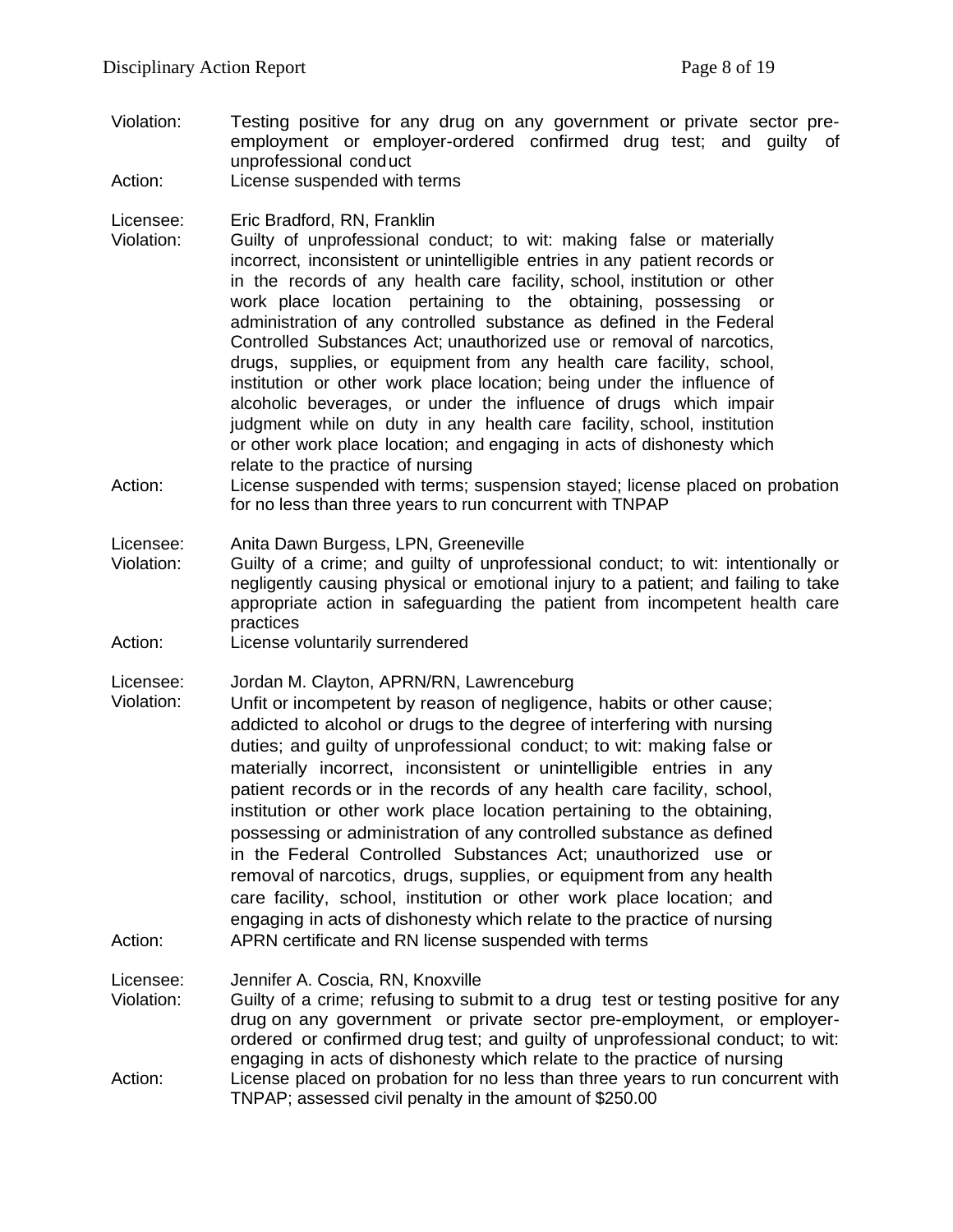Licensee: Jonathan Paul Cottingham, APRN/ AR RN, Germantown Violation: Guilty of a crime; unfit or incompetent by reason of negligence, habits or other cause; making false or materially incorrect, inconsistent or unintelligible entries in any patient records or in the records of any health care facility, school, institution or other work place location pertaining to the obtaining, possessing or administration of any controlled substance as defined in the Federal Controlled Substances Act; unauthorized use or removal of narcotics, drugs, supplies, or equipment from any health care facility, school, institution or other work place location; impersonating another licensed practitioner; over-prescribing, or prescribing in a manner inconsistent with Rules 100004-.08 and 1000-04.09; and engaging in acts of dishonesty which relate to the practice of nursing Action: APRN certificate voluntarily surrendered; privilege to practice nursing in the State of Tennessee voluntarily surrendered; plus costs not to exceed \$200.00

Licensee: Sydney Dering, RN, Jackson

- Violation: Guilty of unprofessional conduct; to wit: failure to maintain a record for each patient which accurately reflects the nursing problems and interventions for the patient and/or failure to maintain a record for each patient which accurately reflects the name and title of the nurse providing care; making false or materially incorrect, inconsistent or unintelligible entries in any patient records or in the records of any health care facility, school, institution or other work place location pertaining to the obtaining, possessing or administration of any controlled substance as defined in the Federal Controlled Substances Act; unauthorized use or removal of narcotics, drugs, supplies, or equipment from any health care facility, school, institution or other work place location; and engaging in acts of dishonesty which relate to the practice of nursing
- Action: License suspended with terms

Licensee: Tamica Dillard, RN, Hermitage

- Violation: Guilty of unprofessional conduct; to wit: refusing to submit to a drug test or testing positive for any drug on any government or private sector preemployment, or employer-ordered or confirmed drug test
- Action: License suspended with terms; assessed civil penalty of \$250.00; plus costs not to exceed \$5,000.00

Licensee: Pamela Engelhart, RN, Pingree Grove IL

Violation: Guilty of unprofessional conduct

Action: Conditional license granted; license will be single state until proof is provided to Executive Director of the Tennessee Nursing Board that discipline in Wisconsin has been cleared

Licensee: Courtney Gamburg, RN Applicant, Nashville Violation: Guilty of a crime Action: Conditional license granted; license suspended with terms Licensee: Rhonda Anne Hartsell, RN, Memphis

Violation: Guilty of unprofessional conduct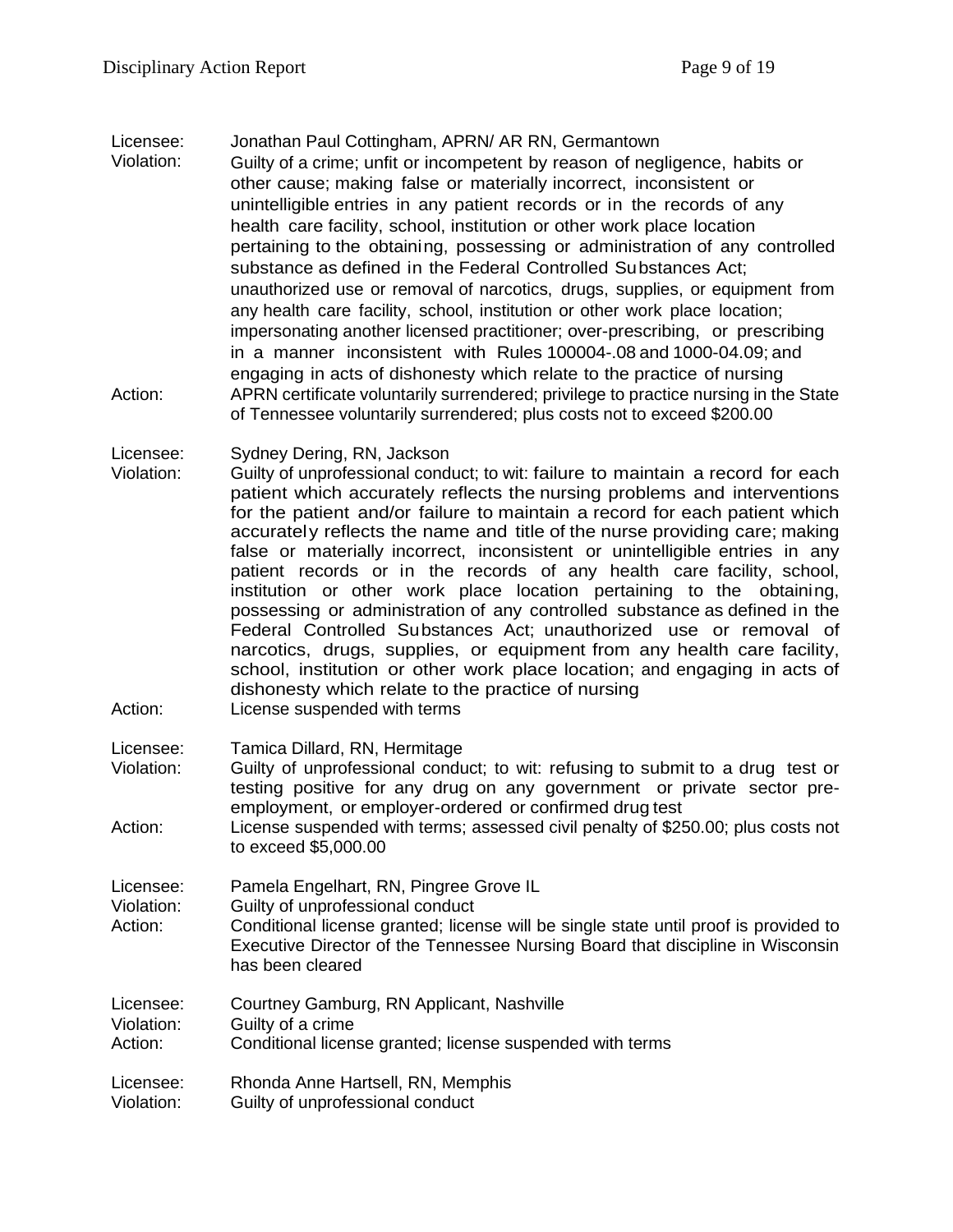Action: Conditional license reinstatement granted; license suspended with terms; suspension stayed; license placed on probation for no less than five years to run concurrent with TNPAP

Licensee: Lesley Kimbrough Hatley, RN, Flintville Violation: Guilty of a crime Action: License suspended with terms

Licensee: Kathy A. Hazel, RN, Knoxville

- Violation: Guilty of unprofessional conduct; to wit: unauthorized use or removal of narcotics, drugs, supplies, or equipment from any health care facility, school, institution or other work place location; and engaging in acts of dishonesty which relate to the practice of nursing; and refusing to submit to a drug test or testing positive for any drugon any government or private sector pre-employment, or employer-ordered or confirmed drug test
- Action: License suspended with terms

Licensee: Lisa M. Holmes (Halteman), LPN, Memphis

- Violation: Guilty of unprofessional conduct; to wit: making false or materially incorrect, inconsistent or unintelligible entries in any patient records or in the records of any health care facility, school, institution or other work place location pertaining to the obtaining, possessing or administration of any controlled substance as defined in the Federal Controlled Substances Act; unauthorized use or removal of narcotics, drugs, supplies, or equipment from any health care facility, school, institution or other work place location; and engaging in acts of dishonesty which relate to the practice of nursing
- Action: License suspended with terms

Licensee: Jaquelyne Lindsay Hurley, RN, Memphis

Violation: Guilty of unprofessional conduct; to wit: being under the influence of alcoholic beverages, or under the influence of drugs which impair judgment while on duty in any health care facility, school, institution or other work place location; failure to maintain a record for each patient which accurately reflects the nursing problems and interventions for the patient and/or failure to maintain a record for each patient which accurately reflects the name and title of the nurse providing care; and making false or materially incorrect, inconsistent or unintelligible entries in any patient records or in the records of any health care facility, school, institution or other work place location pertaining to the obtaining, possessing or administration of any controlled substance as defined in the Federal Controlled SubstancesAct

Action: License suspended with terms

Licensee: Latise M. Jones, RN, Red Boiling Springs

Violation: Testing positive for any drug on any government or private sector preemployment or employer-ordered confirmed drug test; and guilty of unprofessional conduct

Action: License suspended with terms

Licensee: Karry M. Knox, LPN, Nashville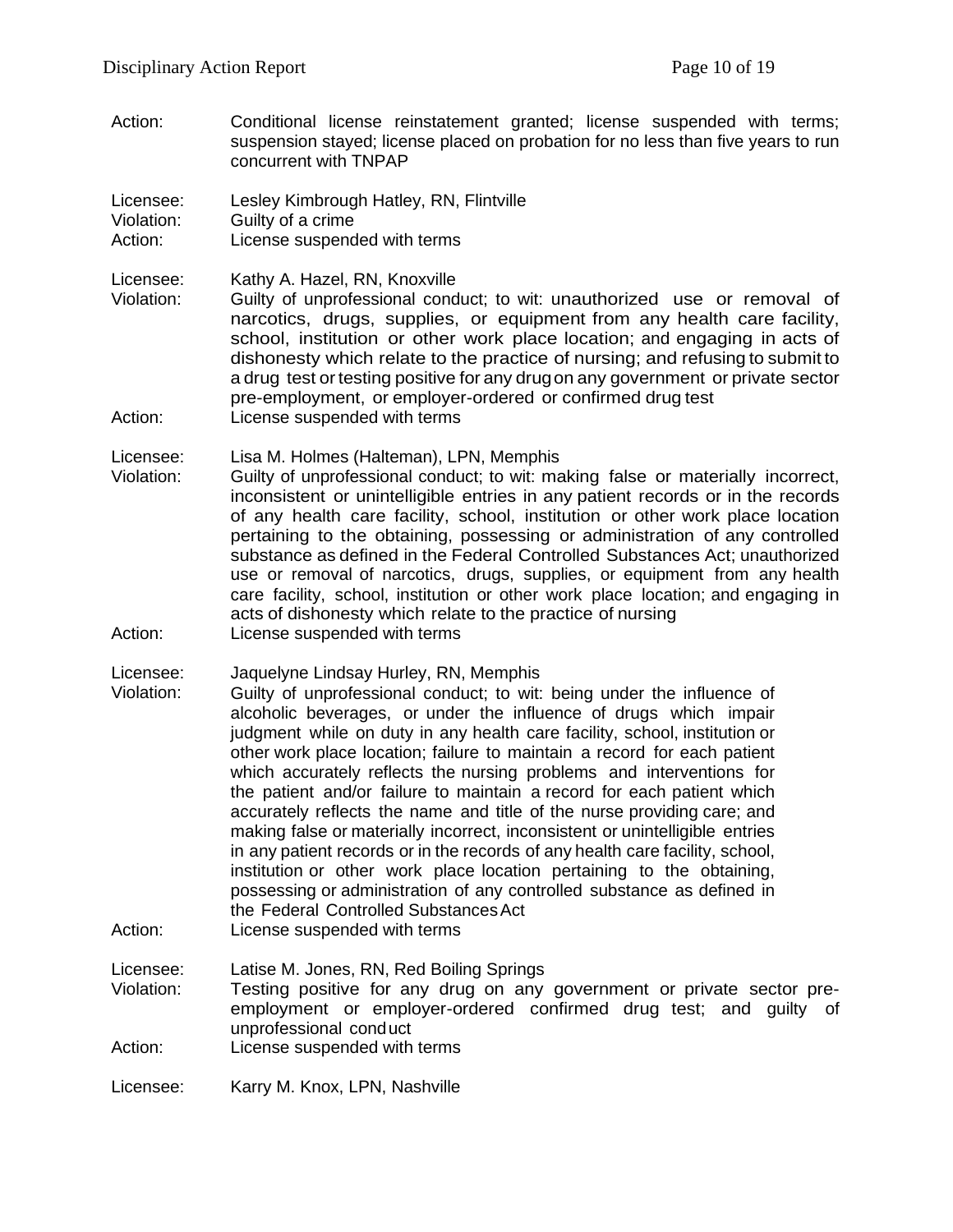- Violation: Refusing to submit to a drug test or testing positive for any drug on any government or private sector pre-employment, or employer-ordered or confirmed drug test; and guilty of unprofessional conduct; to wit: making false or materially incorrect, inconsistent or unintelligible entries in any patient records or in the records of any health care facility, school, institution or other work place location pertaining to the obtaining, possessing or administration of any controlled substance as defined in the Federal Controlled Substances Act; unauthorized use or removal of narcotics, drugs, supplies, or equipment from any health care facility, school, institution or other work place location; and engaging in acts of dishonesty which relate to the practice of nursing
- Action: License suspended with terms; assessed civil penalties of \$500.00; plus costs not to exceed \$5,000.00

Licensee: Tawnia O'Hara Laconca, RN, Cleveland

- Violation: Guilty of unprofessional conduct; to wit: failure to maintain a record for each patient which accurately reflects the nursing problems and interventions for the patient and/orfailuretomaintain a record for each patient which accurately reflects the name and title of the nurse providing care; practicing nursing in a manner inconsistent with TCA 63-7-103; and engaging in acts of dishonesty which relate to the practice of nursing
- Action: License placed on probation for no less than one year; must obtain continuing education hours

Licensee: Amanda Robinson Lee (Diffee), MS RN, Eads

- Violation: Guilty of unprofessional conduct; to wit: failure to maintain a record for each patient which accurately reflects the nursing problems and interventions for the patient and/orfailuretomaintain a record for each patient which accurately reflects the name and title of the nurse providing care; unauthorized use or removal of narcotics, drugs, supplies, or equipment from any health care facility, school, institution or other work place location; and engaging in acts of dishonesty which relate to the practice of nursing; and refusing to submit to a drug test or testing positive for any drug on any government or private sector pre-employment, or employer-ordered or confirmed drug test
- Action: Privilege to practice nursing in the State of Tennessee is revoked; must cease and desist practice of nursing in the State of Tennessee; assessed civil penalty of \$1,000.00; plus costs not to exceed \$1,000.00

Licensee: Janet C. Lord, LPN, Lewisburg

Violation: Guilty of unprofessional conduct; to wit: unauthorized use or removal of narcotics, drugs, supplies, or equipment from any health care facility, school, institution or other work place location; and engaging in acts of dishonesty which relate to the practice of nursing; and refusing to submit to a drug test or testing positive for any drug on any government or private sector pre-employment, or employer-ordered or confirmed drug test

Action: License suspended with terms; plus costs not to exceed \$250.00

Licensee: Julie Anne Maness, LPN, Lexington

Violation: Guilty of unprofessional conduct; to wit: failure to maintain a record for each patient which accurately reflects the nursing problems and interventions for the patient and/or failure to maintain a record for each patient which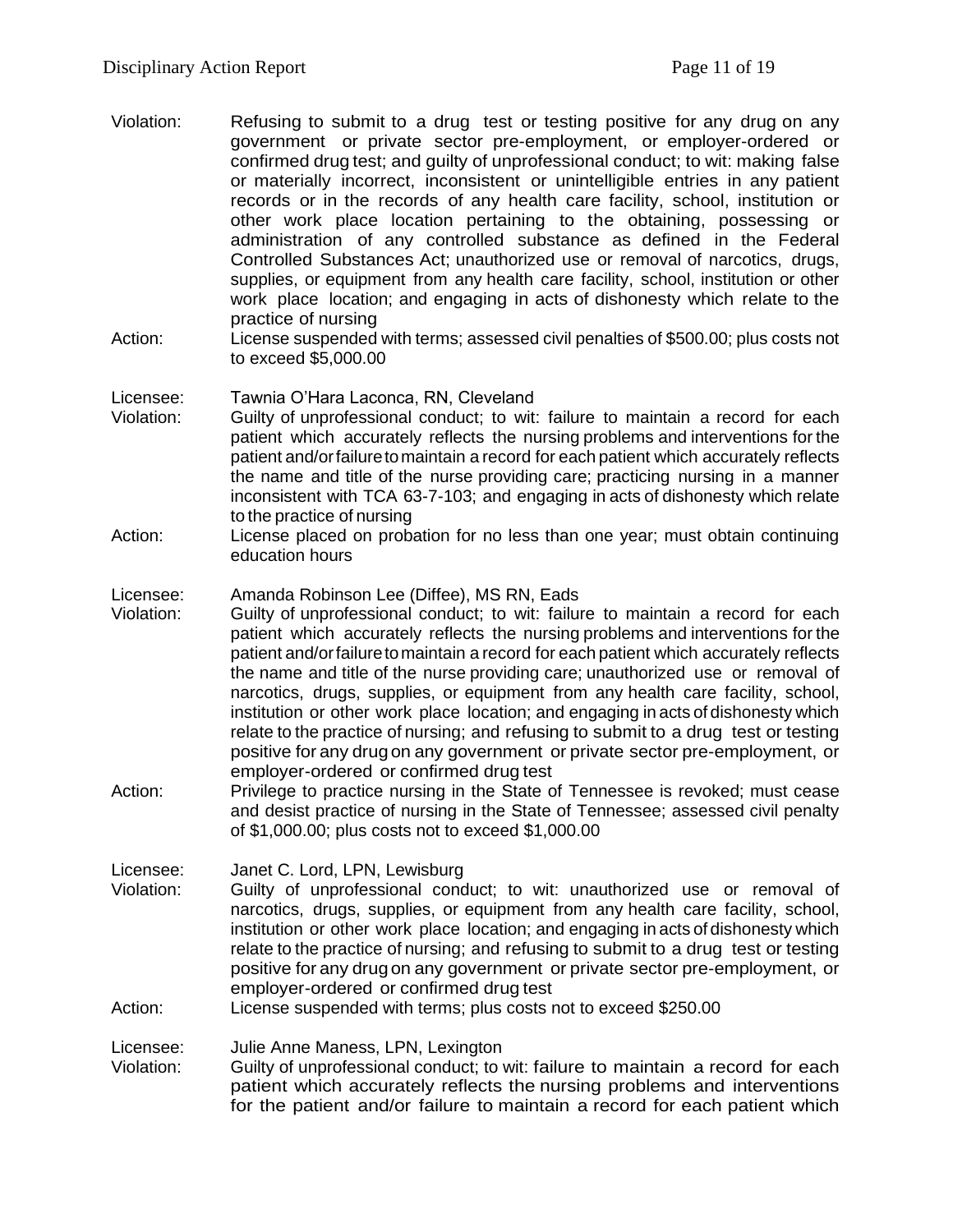accurately reflects the name and title of the nurse providing care; and engaging in acts of dishonesty which relate to the practice of nursing

Action: License placed on probation for no less than one year; must obtain continuing education hours

Licensee: Amber R. Marbry, LPN, Friendship

- Violation: Guilty of unprofessional conduct; to wit: refusing to submit to a drug test or testing positive for any drug on any government or private sector preemployment, or employer-ordered or confirmed drug test; failure to maintain a record for each patient which accurately reflects the nursing problems and interventions for the patient and/or failure to maintain a record for each patient which accurately reflects the name and title of the nurse providing care; making false or materially incorrect, inconsistent or unintelligible entries in any patient records or in the records of any health care facility, school, institution or other work place location pertaining to the obtaining, possessing or administration of any controlled substanceasdefined in the Federal Controlled Substances Act; unauthorized use or removal of narcotics, drugs, supplies, or equipment from any health care facility, school, institution or other work place location; and engaging in acts of dishonesty which relate to the practice of nursing
- Action: License suspended with terms

Licensee: Marneasha Marsha Martin, RN/LPN, Memphis

- Violation: Guilty of unprofessional conduct; to wit: failure to maintain a record for each patient which accurately reflects the nursing problems and interventions for the patient and/orfailuretomaintain a record for each patient which accurately reflects the name and title of the nurse providing care; unauthorized use or removal of narcotics, drugs, supplies, or equipment from any health care facility, school, institution or other work place location; and engaging in acts of dishonesty which relate to the practice of nursing
- Action: License placed on probation for two years; assessed civil penalty in the amount of \$200.00
- Licensee: Misty Michelle McDowell, RN, Hixson
- Violation: Refusing to submit to a drug test or testing positive for any drug on any government or private sector pre-employment, or employer-ordered or confirmed drug test; guilty of a crime; and guilty of unprofessional conduct; to wit: unauthorized use or removal of narcotics, drugs, supplies, or equipment from any health care facility, school, institution or other work place location; and engaging in acts of dishonesty which relate to the practice of nursing Action: License suspended with terms
- Licensee: Carol Millard, LPN, Rossville
- Violation: Unfit or incompetent by reason of negligence, habits or other cause; and guilty of unprofessional conduct
- Action: License suspended with terms

Licensee: Ayan Ali Mire, RN, Capitola CA

Violation: Guilty of unprofessional conduct; to wit; revocation, suspension, probation, or other discipline of a license to practice nursing by another state or territory of the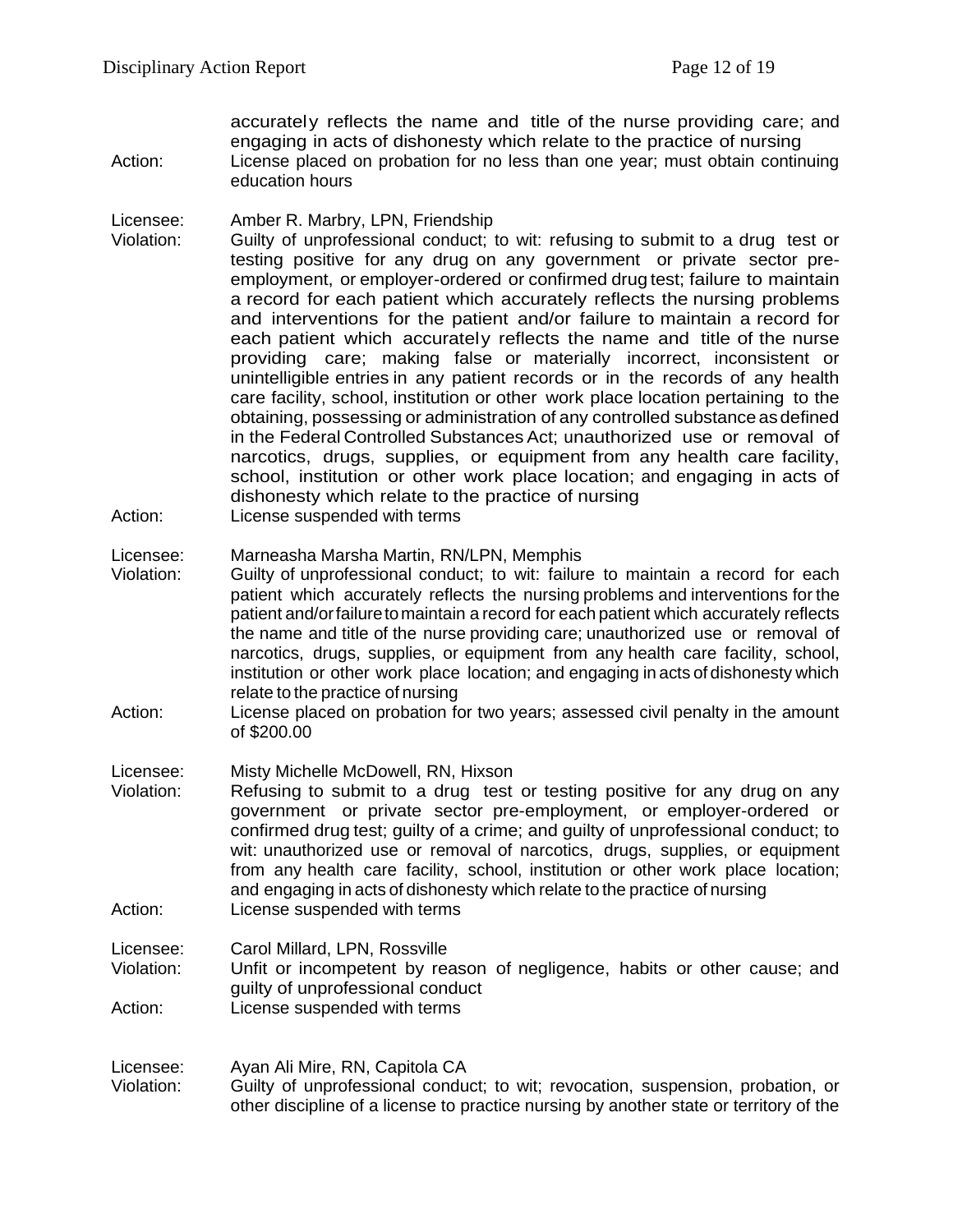United States for any act of omission which would constitute grounds for the revocation, suspension, probation, or other discipline of a license in this state Action: License voluntarily surrendered; plus costs not to exceed \$500.00

Licensee: Mary Virginia Morgan, RN, Nashville

Violation: Guilty of unprofessional conduct; to wit; revocation, suspension, probation, or other discipline of a license to practice nursing by another state or territory of the United States for any act of omission which would constitute grounds for the revocation, suspension, probation, or other discipline of a license in this state Action: License reprimanded

Licensee: Terri Leann Munsey, RN, Lenoir City

- Violation: Guilty of unprofessional conduct; to wit: failure to maintain a record for each patient which accurately reflects the nursing problems and interventions for the patient and/or failure to maintain a record for each patient which accurately reflects the name and title of the nurse providing care; making false or materially incorrect, inconsistent or unintelligible entries in any patient records or in the records of any health care facility, school, institution or other work place location pertaining to the obtaining, possessing or administration of any controlled substanceas defined in the FederalControlled Substances Act; unauthorized use or removal of narcotics, drugs, supplies, or equipment from any health care facility, school, institution or other work place location; use of any intoxicating beverage or the illegal use of any narcotic or dangerous drug while on duty in any health care facility, school, institution, or other work place location; being under the influence of alcoholic beverages, or under the influence of drugs which impair judgment while on duty in any health care facility, school, institution or other work place location; and engaging in acts of dishonesty which relate to the practice of nursing
- Action: License voluntarily surrendered

Licensee: Karen Lane Nelson, APRN/RN, Dunlap

- Violation: Guilty of refusing to submit to a drug test or testing positive for any drug on any government or private sector pre-employment, or employer-ordered confirmed drug test; and guilty of unprofessional conduct; to wit: failure to maintain a record for each patient which accurately reflects the nursing problems and interventions for the patient and/or failure to maintain a record for each patient which accurately reflects the name and title of the nurse providing care; and unauthorized use or removal of narcotics, drugs, supplies, or equipment from any health care facility, school, institution or other work place location
- Action: RN license and APRN certificate voluntarily surrendered

Licensee: Kimberly Ozmon, RN, Gallatin

Violation: Guilty of unprofessional conduct; to wit: unauthorized use or removal of narcotics, drugs, supplies, or equipment from any health care facility, school, institution or other work place location; and violating confidentiality of information or knowledge concerning the patient, except when required to do so by a court of law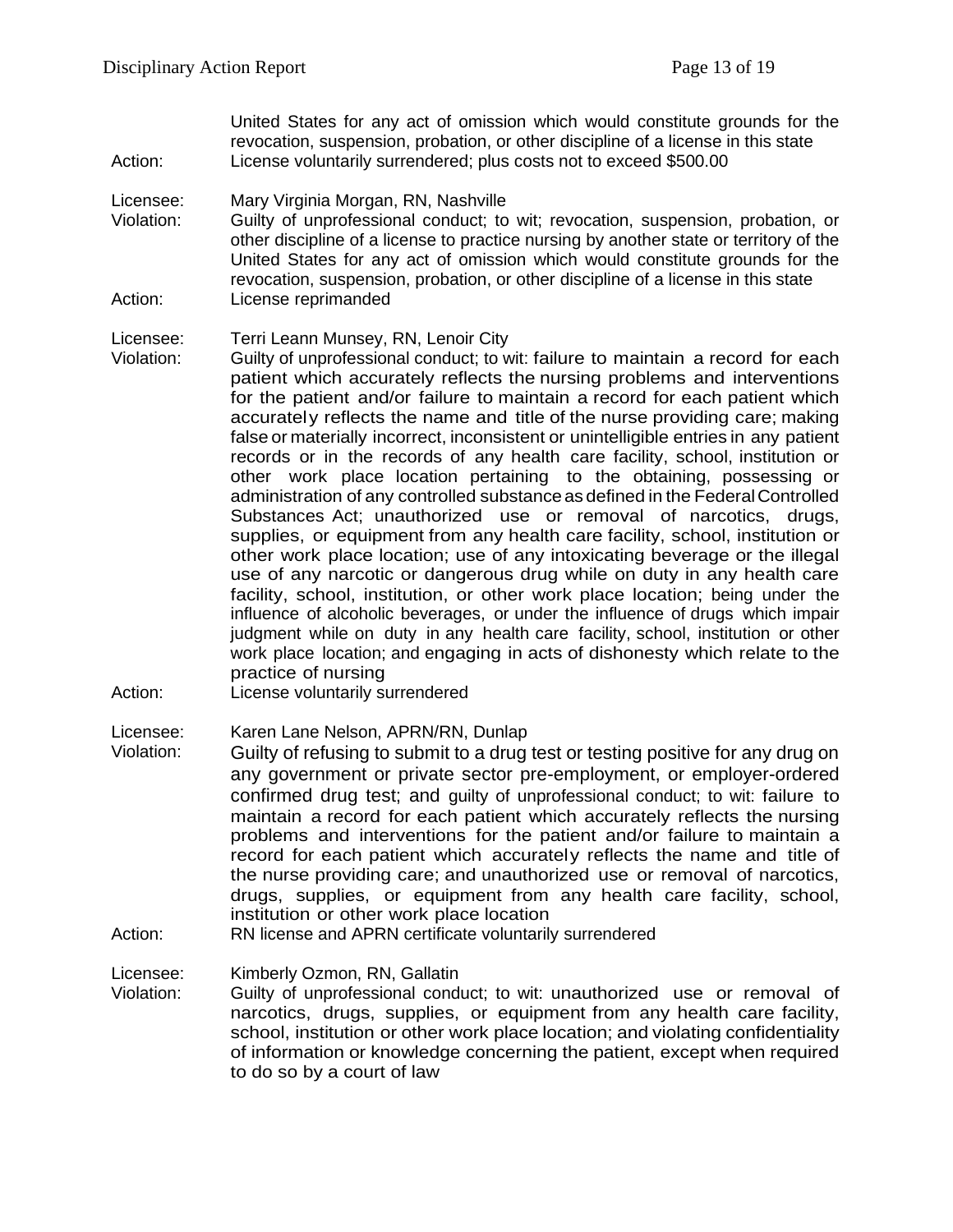Action: License reprimanded; must obtain continuing education hours; assessed civil penalty in the amount of \$250.00; plus costs not to exceed \$500.00

Licensee: Brandi Lynn Pledger, LPN, Union City

- Violation: Guilty of unprofessional conduct; to wit: refusing to submit to a drug test or testing positive for any drug on any government or private sector preemployment, or employer-ordered or confirmed drug test; unauthorized use or removal of narcotics, drugs, supplies, or equipment from any health care facility, school, institution or other work place location; and engaging in acts of dishonesty which relate to the practice of nursing
- Action: License suspended with terms; assessed civil penalty in the amount of \$1,000.00; plus costs not to exceed \$5,000.00

Licensee: Debbie Rambaud, LPN, Limestone

Violation: Testing positive for any drug on any government or private sector preemployment or employer-ordered confirmed drug test; and guilty of unprofessional conduct

Action: License suspended with terms

Licensee: Jessica M. Rayburn, RN, Clarksville

Violation: Violated or attempted to violate, directly or indirectly, or assisted in or abetted the violation of, or conspired to violate, any provision of this chapter or any lawful order of the board issued pursuant thereto; and guilty of unprofessional conduct; to wit: making false or materially incorrect, inconsistent or unintelligible entries in any patient records or in the records of any health care facility, school, institution or other work place location pertaining to the obtaining, possessing or administration of any controlled substance as defined in the Federal Controlled Substances Act; and unauthorized use or removal of narcotics, drugs, supplies, or equipment from any health care facility, school, institution or other work place location Action: License voluntarily surrendered

Licensee: Sandra Danielle Regan, RN, Johnson City

- Violation: Guilty of unprofessional conduct
- Action: License reprimanded; must obtain continuing education hours; plus costs not to exceed \$250.00

Licensee: Tootie Michelle Lee Ritchey, RN, Hixson

Violation: Guilty of unprofessional conduct; to wit: making false or materially incorrect, inconsistent or unintelligible entries in any patient records or in the records of any health care facility, school, institution or other work place location pertaining to the obtaining, possessing or administration of any controlled substance as defined in the Federal Controlled Substances Act Action: License suspended with terms

Licensee: Stacie Roderick, RN, Etowah

Violation: Testing positive for any drug on any government or private sector preemployment or employer-ordered confirmed drug test; and making false or materially incorrect, inconsistent or unintelligible entries in any patient records or in the records of any health care facility, school, institution or other work place location pertaining to the obtaining, possessing or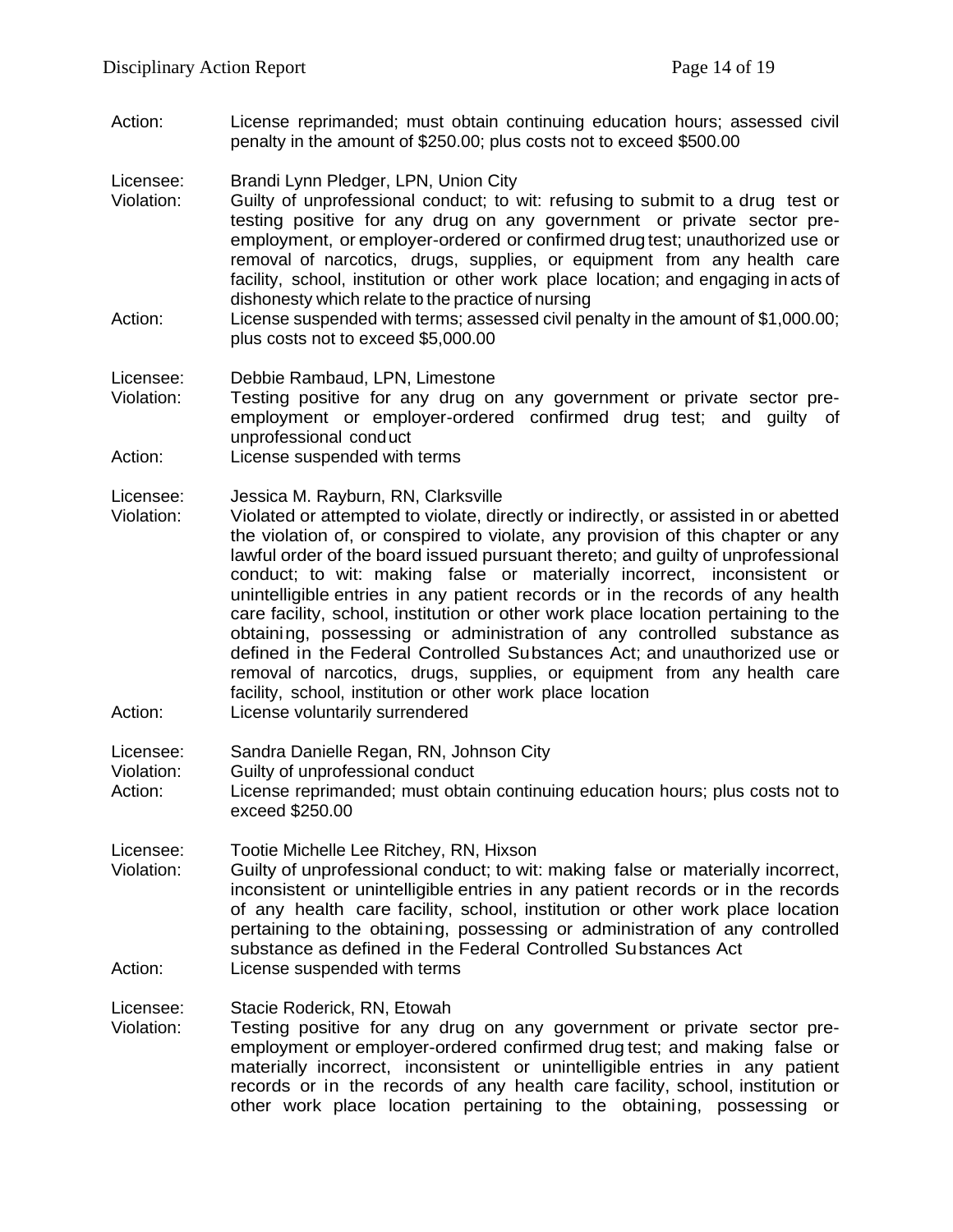| Action:                            | administration of any controlled substance as defined in the Federal<br><b>Controlled Substances Act</b><br>License suspended with terms; suspension stayed; license placed on probation<br>for no less than three years to run concurrent with TNPAP                                                                                                                                                                                                                                                                                                                                                                                                                                                                                                                                                                                                                                                                                                 |
|------------------------------------|-------------------------------------------------------------------------------------------------------------------------------------------------------------------------------------------------------------------------------------------------------------------------------------------------------------------------------------------------------------------------------------------------------------------------------------------------------------------------------------------------------------------------------------------------------------------------------------------------------------------------------------------------------------------------------------------------------------------------------------------------------------------------------------------------------------------------------------------------------------------------------------------------------------------------------------------------------|
| Licensee:<br>Violation:            | Melody Sandoval, RN, Chattanooga<br>Guilty of unprofessional conduct; to wit: engaging in acts of dishonesty which<br>relate to the practice of nursing                                                                                                                                                                                                                                                                                                                                                                                                                                                                                                                                                                                                                                                                                                                                                                                               |
| Action:                            | License voluntarily surrendered                                                                                                                                                                                                                                                                                                                                                                                                                                                                                                                                                                                                                                                                                                                                                                                                                                                                                                                       |
| Licensee:<br>Violation:            | Jami Allison Sixbey, LPN, Cookeville<br>Violated or attempted to violate, directly or indirectly, or assisted in or abetted<br>the violation of, or conspired to violate, any provision of this chapter or any<br>lawful order of the board issued pursuant thereto                                                                                                                                                                                                                                                                                                                                                                                                                                                                                                                                                                                                                                                                                   |
| Action:                            | License revoked; assessed civil penalty in the amount of \$1,000.00; plus costs<br>not to exceed \$5,000.00                                                                                                                                                                                                                                                                                                                                                                                                                                                                                                                                                                                                                                                                                                                                                                                                                                           |
| Licensee:<br>Violation:            | Brittany Leigh Smith, RN, Chattanooga<br>Guilty of unprofessional conduct; to wit: unauthorized use or removal of<br>narcotics, drugs, supplies, or equipment from any health care facility,<br>school, institution or other work place location; and engaging in acts of<br>dishonesty which relate to the practice of nursing                                                                                                                                                                                                                                                                                                                                                                                                                                                                                                                                                                                                                       |
| Action:                            | License suspended with terms; assessed civil penalties in the amount of<br>\$2,000.00; plus costs not to exceed \$10,000.00                                                                                                                                                                                                                                                                                                                                                                                                                                                                                                                                                                                                                                                                                                                                                                                                                           |
| Licensee:<br>Violation:<br>Action: | Brandi Marie Stanton (Barfield), RN, Knoxville<br>Refusing to submit to a drug test or testing positive for any drug on any<br>government or private sector pre-employment, or employer-ordered or<br>confirmed drug test; and guilty of unprofessional conduct; to wit: making false<br>or materially incorrect, inconsistent or unintelligible entries in any patient<br>records or in the records of any health care facility, school, institution or<br>other work place location pertaining to the obtaining, possessing or<br>administration of any controlled substance as defined in the Federal<br>Controlled Substances Act; and failure to maintain a record for each patient<br>which accurately reflects the nursing problems and interventions for the patient<br>and/or failure to maintain a record for each patient which accurately reflects the<br>name and title of the nursing providing care<br>License voluntarily surrendered |
| Licensee:<br>Violation:<br>Action: | Joseph Franklin Swicegood, RN, Kingston<br>Guilty of unprofessional conduct<br>Conditional license reinstatement granted; license suspended with terms;<br>suspension stayed; license placed on probation for no less than three years to<br>run concurrent with TNPAP                                                                                                                                                                                                                                                                                                                                                                                                                                                                                                                                                                                                                                                                                |
| Licensee:<br>Violation:            | Cynthia Marie Taylor, RN, Woodlawn<br>Guilty of fraud or deceit in procuring or attempting to procure a license to<br>practice nursing; and guilty of unprofessional conduct; to wit: revocation,<br>suspension, probation, or other discipline of a license to practice nursing by<br>another state or territory of the United States for any act of omission which would<br>constitute grounds for the revocation, suspension, probation, or other discipline                                                                                                                                                                                                                                                                                                                                                                                                                                                                                       |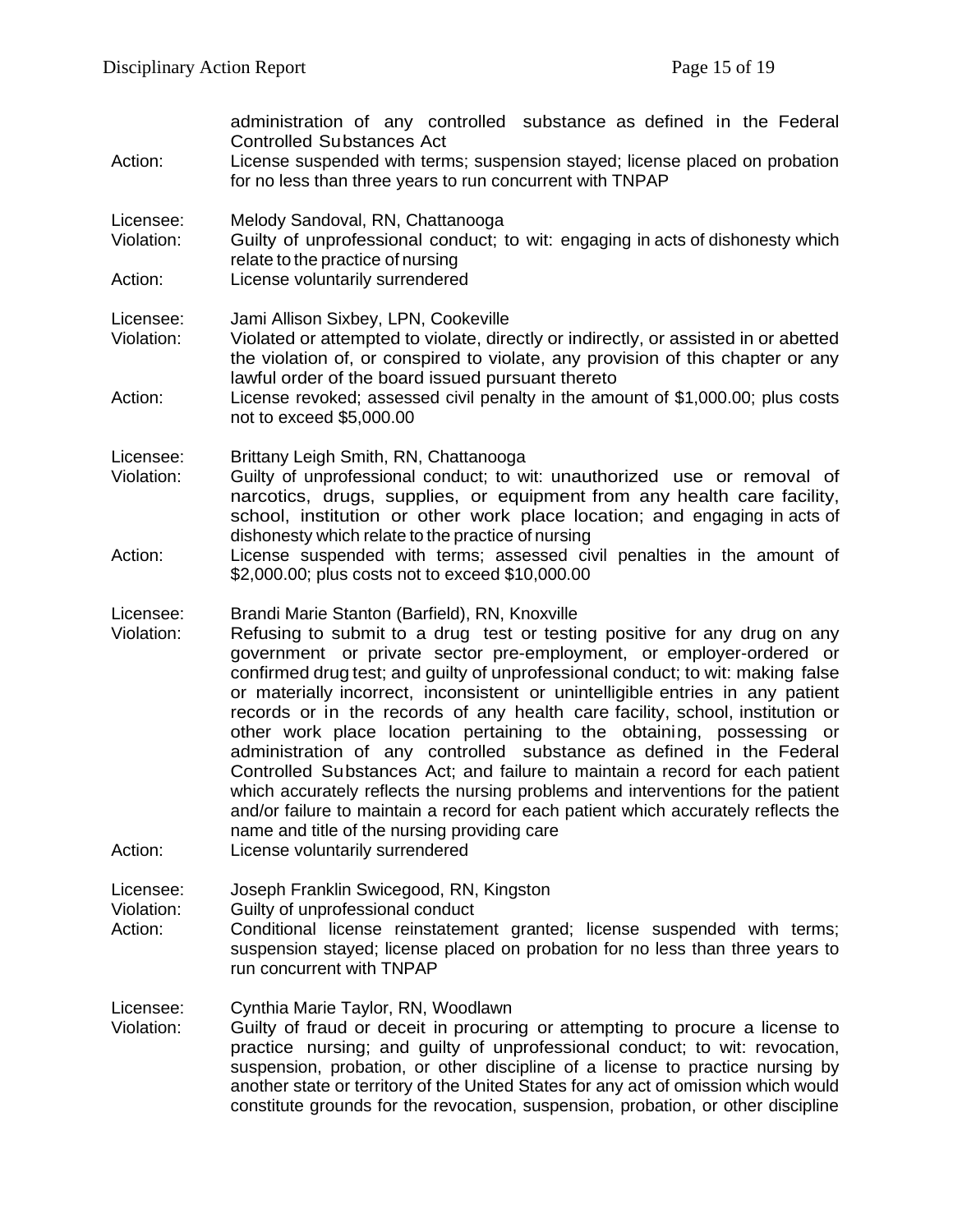|                                    | of a license in this state; and engaging in acts of dishonesty which relate to the<br>practice of nursing                                                                                                                                                                                                                                                                                                                                                                                                                                                                                                                                                                                                           |
|------------------------------------|---------------------------------------------------------------------------------------------------------------------------------------------------------------------------------------------------------------------------------------------------------------------------------------------------------------------------------------------------------------------------------------------------------------------------------------------------------------------------------------------------------------------------------------------------------------------------------------------------------------------------------------------------------------------------------------------------------------------|
| Action:                            | License reprimanded; assessed civil penalty in the amount of \$250.00                                                                                                                                                                                                                                                                                                                                                                                                                                                                                                                                                                                                                                               |
| Licensee:<br>Violation:<br>Action: | Dorothea Jeanine Thurmond, LPN, Spring Hill<br>Addicted to alcohol or drugs to the degree of interfering with nursing duties<br>License suspended with terms; suspension stayed; license placed on probation<br>for no less than three years to run concurrent with TNPAP                                                                                                                                                                                                                                                                                                                                                                                                                                           |
| Licensee:<br>Violation:            | Adriana Lynn Webb, RN, Sweetwater<br>Guilty of unprofessional conduct; to wit: failure to maintain a record for each<br>patient which accurately reflects the nursing problems and interventions for the<br>patient and/or failure to maintain a record for each patient which accurately reflects<br>the name and title of the nurse providing care; practicing nursing in a manner<br>inconsistent with TCA 63-7-103; and engaging in acts of dishonesty which relate<br>to the practice of nursing                                                                                                                                                                                                               |
| Action:                            | License reprimanded; assessed civil penalty in the amount of \$250.00; plus costs<br>not to exceed \$500.00                                                                                                                                                                                                                                                                                                                                                                                                                                                                                                                                                                                                         |
| Licensee:<br>Violation:<br>Action: | Amanda M. White, AR RN, Blytheville AR<br>Testing positive for any drug on any government or private sector pre-<br>employment or employer-ordered confirmed drug test; and guilty of<br>unprofessional conduct; to wit: being under the influence of alcoholic beverages,<br>or under the influence of drugs which impair judgment while on duty in any<br>health care facility, school, institution or other work place location<br>Privilege to practice nursing in the State of Tennessee voluntarily surrendered;<br>must cease and desist the practice of nursing in the State of Tennessee                                                                                                                   |
| Licensee:<br>Violation:<br>Action: | Melissa Dawn Winer, LPN, Oak Grove KY<br>Guilty of unprofessional conduct; to wit: failure to maintain a record for each<br>patient which accurately reflects the nursing problems and interventions for the<br>patient and/or failure to maintain a record for each patient which accurately reflects<br>the name and title of the nurse providing care; and failing to take appropriate action<br>in safeguarding the patient from incompetent health care practices<br>License suspended; must complete continuing education hours; upon receipt of<br>continuing education hours license will be placed on probation for one year;<br>assessed civil penalties of \$500.00; plus costs not to exceed \$5,000.00 |
| Licensee:<br>Violation:<br>Action: | Megan Katherine Yates, RN, Nashville<br>Guilty of unprofessional conduct; to wit: failure to maintain a record for each<br>patient which accurately reflects the nursing problems and interventions for the<br>patient and/or failure to maintain a record for each patient which accurately reflects<br>the name and title of the nurse providing care<br>License reprimanded; must obtain continuing education hours                                                                                                                                                                                                                                                                                              |

# **BOARD OF OSTEOPATHIC EXAMINERS**

Licensee: Corey Dean Campbell, DO, Franklin, Tennessee 37067 Violation: Failed to properly maintain sufficient continuing education credits.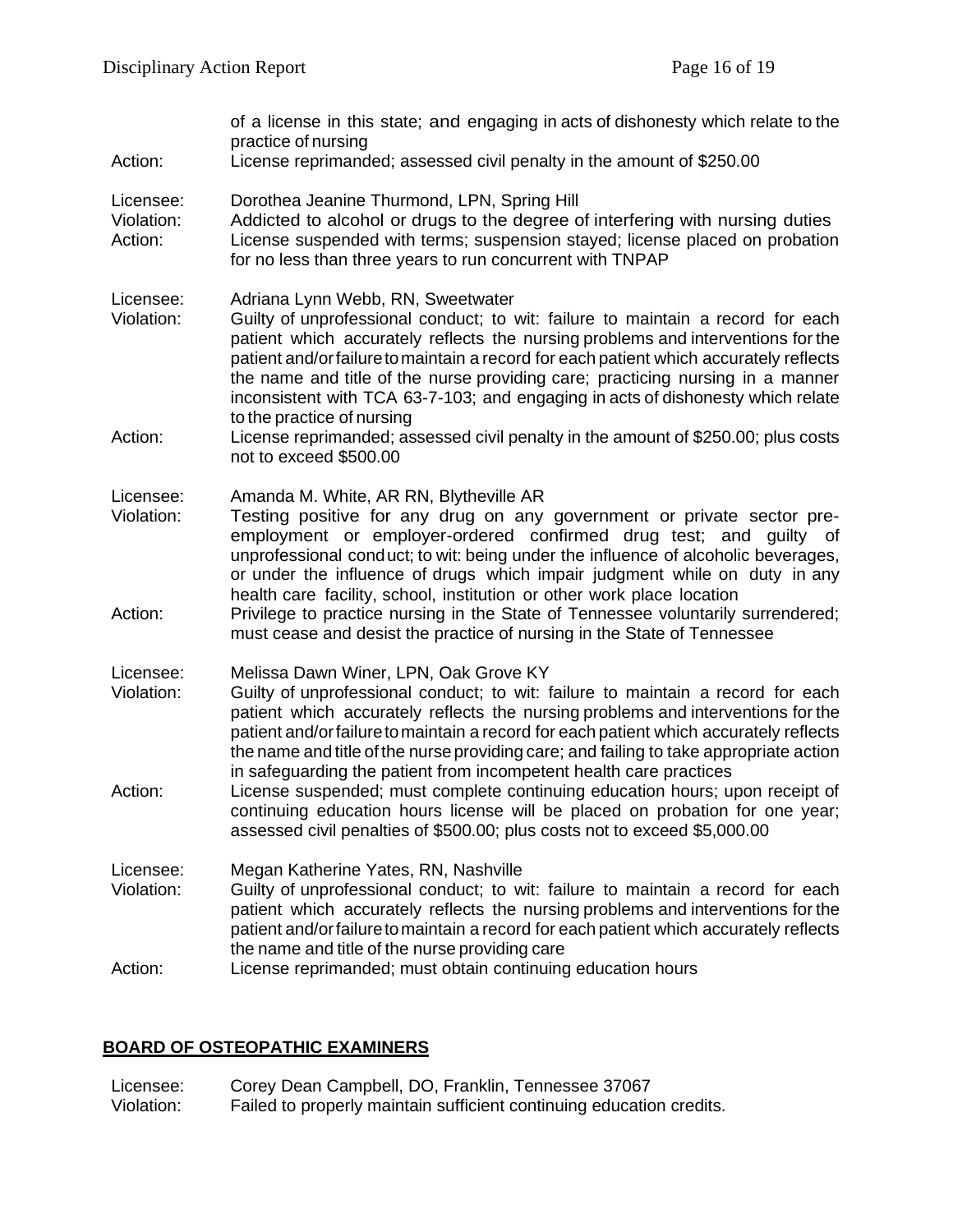| Action:                            | Agreed Citation; complete 2 hours of continuing education within 180 days plus<br>10 penalty hours within 2 years; assessed civil penalty of \$80.00                                                                                                                                                                                                    |
|------------------------------------|---------------------------------------------------------------------------------------------------------------------------------------------------------------------------------------------------------------------------------------------------------------------------------------------------------------------------------------------------------|
| Licensee:<br>Violation:<br>Action: | Melissa Marie Lawrence, DO, Leesburg, Georgia<br>Failed to properly maintain sufficient continuing education credits.<br>Agreed Citation; complete 2 hours of continuing education within 180 days plus<br>10 penalty hours within 2 years; assessed civil penalty of \$80.00                                                                           |
| Licensee:<br>Violation:<br>Action: | Avinash G. Reddy, D.O., Oak Brook, Illinois<br>Failed to properly maintain sufficient continuing education credits.<br>License reprimanded; complete 2 hours of continuing education related to<br>controlled substance prescribing plus 10 penalty hours within 1 year; assessed<br>civil penalty of \$160.00 plus the costs of prosecuting this case. |
| Licensee:<br>Violation:<br>Action: | James John Teet, DO, Naples, Florida<br>Failed to properly maintain sufficient continuing education credits.<br>Agreed Citation; complete 2 hours of continuing education within 180 days plus<br>10 penalty hours within 2 years; assessed civil penalty of \$80.00                                                                                    |

# **BOARD OF PHYSICAL THERAPY**

| Licensee:<br>Violation: | Delisa Dickerson, PTA, Chickamauga, Georgia<br>Guilty of receiving disciplinary action against physical therapy assistant license<br>in another state.           |
|-------------------------|------------------------------------------------------------------------------------------------------------------------------------------------------------------|
| Action:                 | License revoked; assessed civil penalty of \$500.00 plus the costs of prosecuting<br>this case.                                                                  |
| Licensee:               | Jennifer C. Williams, PT, Cleveland, Tennessee                                                                                                                   |
| Violation:              | Failure to comply with previous disciplinary action Order ratified by the Board.<br>Failure to adhere to standards of ethics of the physical therapy profession. |
| Action:                 | License revoked; assessed civil penalty of \$2,500.00 plus the costs of<br>prosecuting this case.                                                                |

## **BOARD OF VETERINARY MEDICAL EXAMINERS**

Licensee: Dennis G. Harris, DVM, Chapel Hill, Tennessee

Violation: Guilty of fraud, deception, misrepresentation, dishonest, or illegal practices in or connected with the practice of veterinary medicine in any of its branches; fraudulently issue any health certificate, vaccination certificate, inspection certificate, test chart or other blank form used in the practice of veterinary medicine to the dissemination of animal disease, transportation of diseased animals or the sale of inedible products of animal origin for human consumption. Gross malpractice or a pattern of continued or repeated malpractice, ignorance, negligence, or incompetence in the course of veterinary medical practice; unprofessional or unethical conduct or engaging in practices in connection with the practice of veterinary medicine that are in violation of the standards of professional conduct as defined in this section or prescribed by the rules of the board. Conduct reflecting unfavorable upon the profession of veterinary medicine. Has been guilty of employing or permitting any person who does not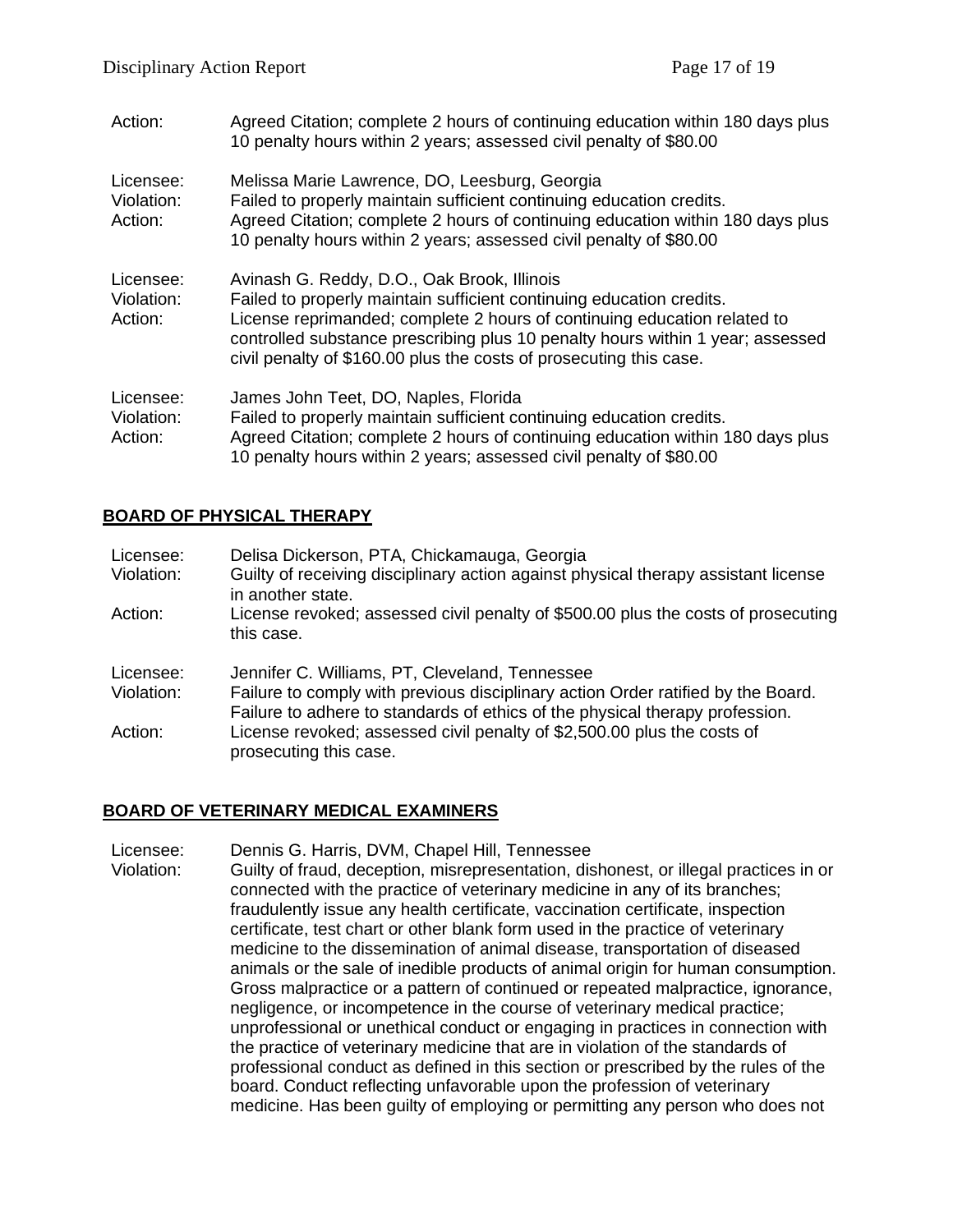hold a license to practice veterinary medicine in this state to perform work that, under this chapter can lawfully be done only by persons holding such license and permitted by law to practice veterinary medicine in this state. It shall be conclusively presumed that any unlicensed person, if employed by a licensed person, was employed for such purpose if the unlicensed person has attended any school of veterinary medicine for a period of over 30 days. Failure to maintain a record for each companion animal which accurately reflects the veterinary problems and interventions. Failing to responsibly supervise persons to whom veterinary functions are delegated or assigned. Engaging in acts of dishonesty which relate to the practice of veterinary medicine.

Action: License placed on probation for 12 months; shall have 3 quality assurance checks conducted on his records; check results shall be submitted to the Board no less than 21 days prior to the next scheduled board meeting; required to appear at each meeting to answer any inquiries regarding his records; complete 15 hours of continuing education in the areas of Ethics, Recordkeeping, USDA Standards, Veterinary Office Management and Supervision within 12 months; and assessed civil penalties in the amount of \$1,100.00 as well as the costs of prosecuting this case.

*\*Please note this is a late entry from December 2019*

## **ABUSE REGISTRY**

| Name:       | Dazren Dillard                     |
|-------------|------------------------------------|
| Abuse:      | <b>Physical Abuse</b>              |
| Profession: | <b>Direct Support Professional</b> |
| Name:       | Carolyn Marie Eaton                |
| Abuse:      | Physical                           |
| Profession: | Housekeeper                        |
| Name:       | Kelly Lynette Hensley              |
| Abuse:      | Exploitation                       |
| Profession: | Caregiver                          |
| Name:       | Amber Nicole Hopson                |
| Abuse:      | Drug Possession                    |
| Profession: | Caregiver                          |
| Name:       | Nigel Johnson                      |
| Abuse:      | Neglect                            |
| Profession: | <b>Direct Support Professional</b> |
| Name:       | Jessica Larabee                    |
| Abuse:      | Exploitation                       |
| Profession: | Caretaker                          |
| Name:       | Jeremy Christopher Manning         |
| Abuse:      | Exploitation                       |
| Profession: | <b>Resident Assistant</b>          |